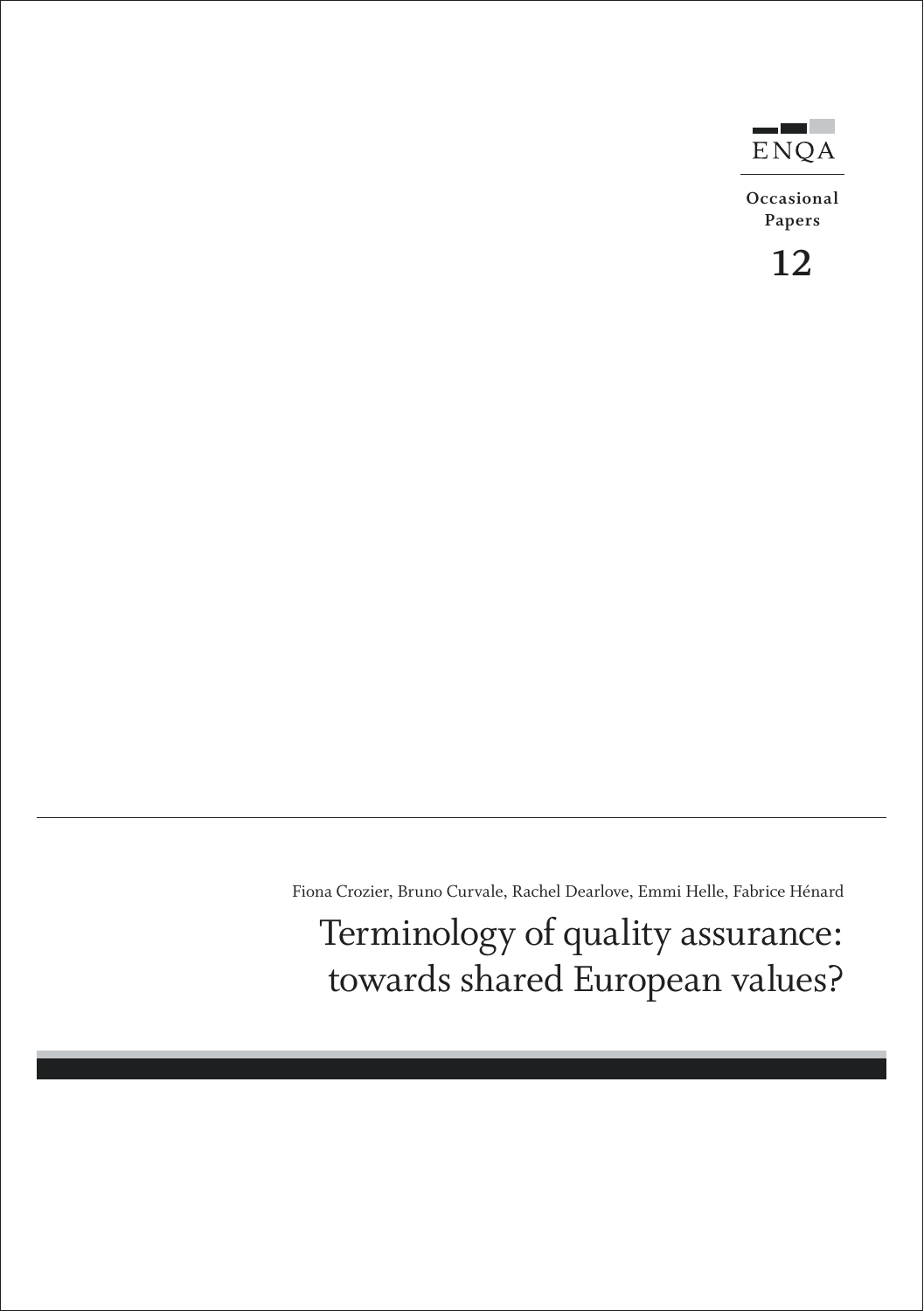

isbn 978-952-5539-21-9 (paperbound) isbn 978-952-5539-22-6 (pdf) issn 1458-1051

The present report can be downloaded from the ENQA website at http://www.enqa.eu/pubs.lasso

© European Association for Quality Assurance in Higher Education 2006, Helsinki

Quotation allowed only with source reference.

Cover design and page layout: Eija Vierimaa Edited by Rachel Dearlove, Emmi Helle and Nathalie Costes

Helsinki, Finland, 2006

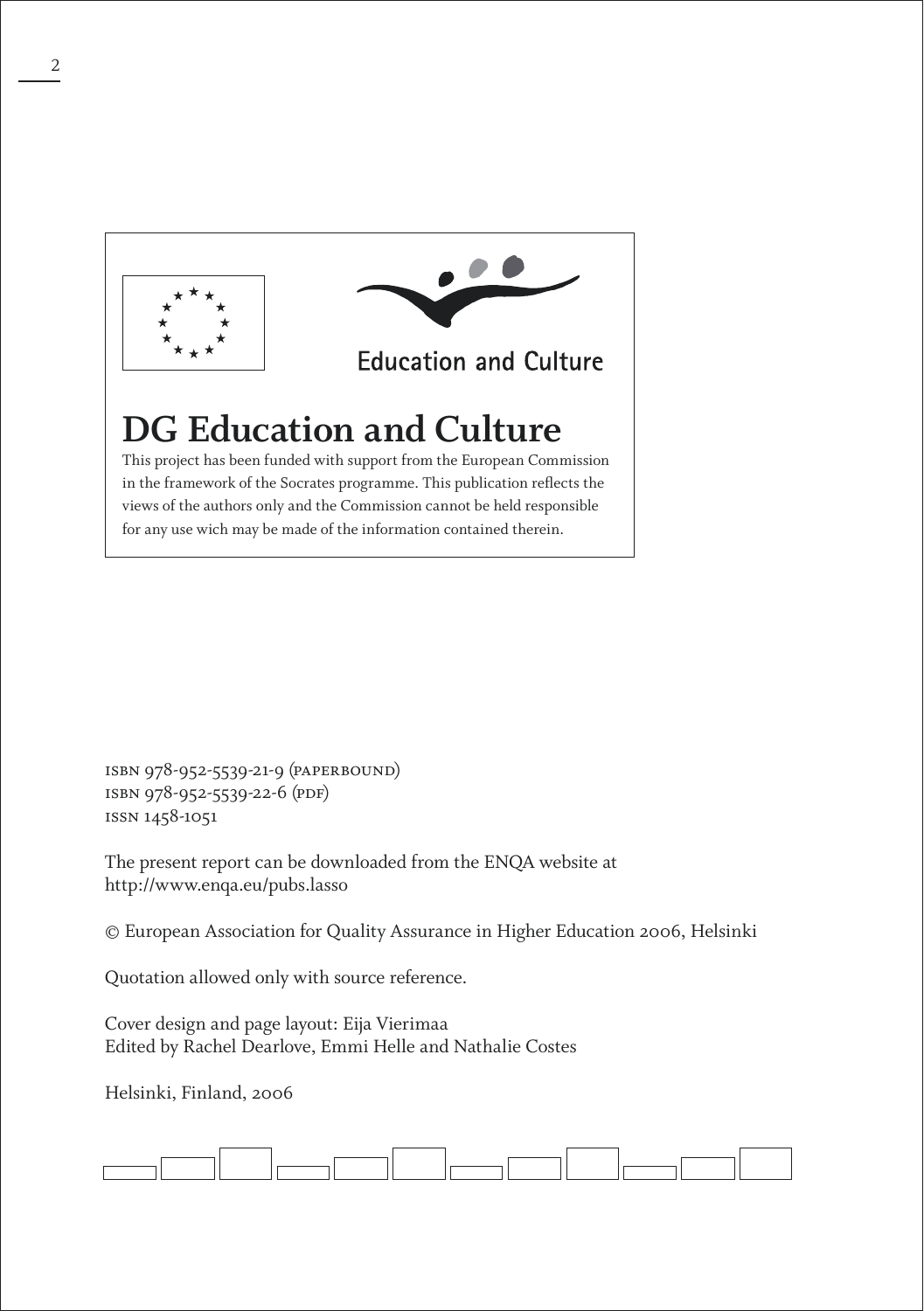# Table of contents

# **PART 1:**

| The Language of European Quality Assurance - report from the ENQA |  |  |
|-------------------------------------------------------------------|--|--|
| workshop of 29-30 June 2006                                       |  |  |

| 2.1 Cluster A: quality, standards, quality assurance, quality control,            |  |
|-----------------------------------------------------------------------------------|--|
|                                                                                   |  |
| 2.2 Cluster B: principles, values, independence, autonomy, academic freedom,      |  |
| compliance, conformity, adherence, convergence, harmonisation,                    |  |
|                                                                                   |  |
| 2.3 Cluster C: assessment, evaluation, inspection, accreditation, audit, review10 |  |
| 2.4 Cluster D: experts, peers, self-assessment/evaluation, visit, report,         |  |
|                                                                                   |  |
|                                                                                   |  |
|                                                                                   |  |
|                                                                                   |  |
|                                                                                   |  |
| Annex II: List of participants of the workshop on the Language of European        |  |
|                                                                                   |  |
|                                                                                   |  |
|                                                                                   |  |

# **PART 2:**

# **Final report on the pilot Quality Convergence II project: Promoting epistemological approaches to quality assurance**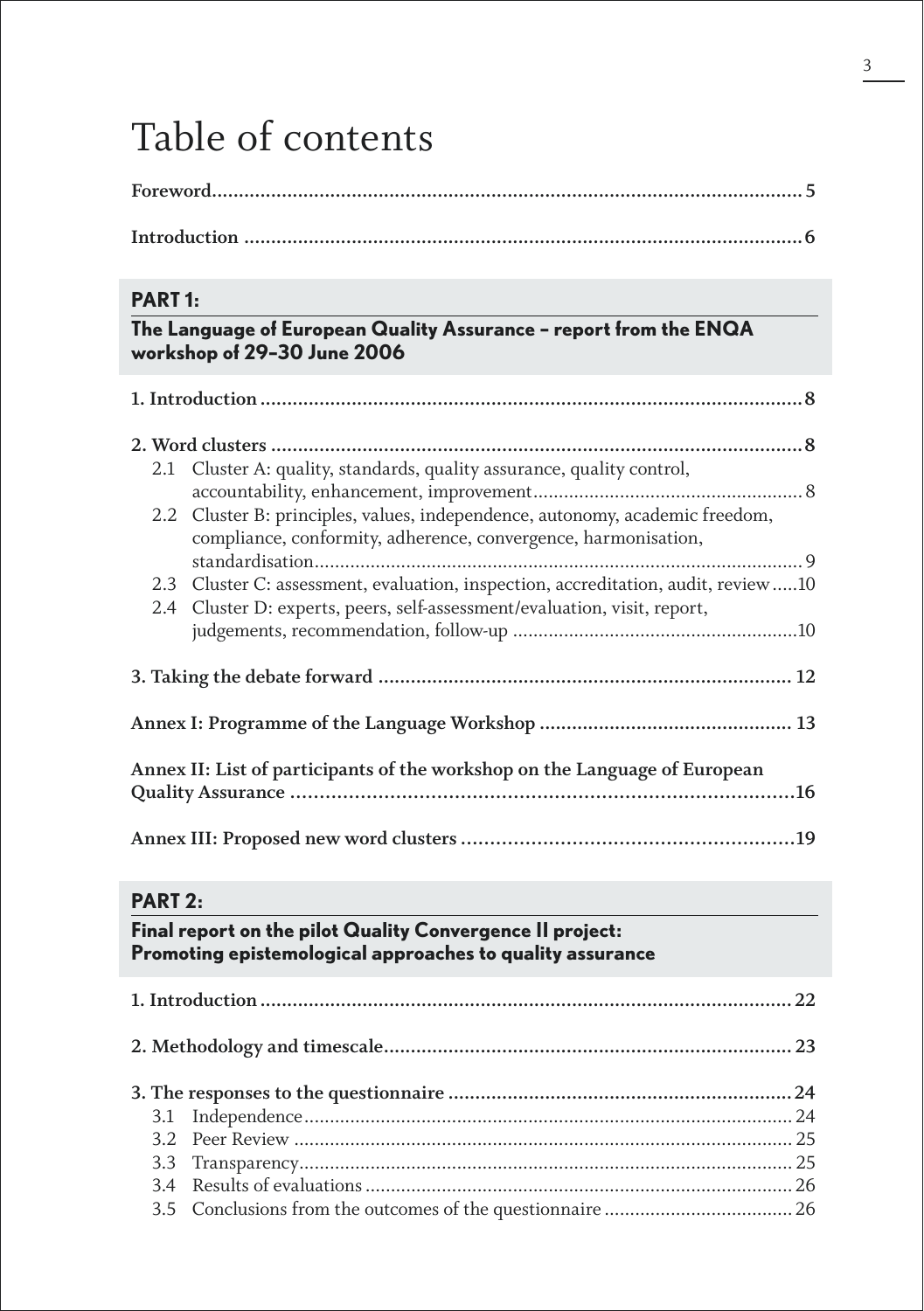### **Rapport final de l'étude pilote Quality convergence II « Pour des approches épistémologiques de l'assurance qualité »**

|  | 5. Le respect des procédures et la recherche de transparence |  |
|--|--------------------------------------------------------------|--|
|  |                                                              |  |
|  |                                                              |  |
|  |                                                              |  |
|  |                                                              |  |

| Annex A: List of agencies that responded to the questionnaire 36 |  |
|------------------------------------------------------------------|--|
| Annex B: accompanying letter and the questionnaire used for      |  |
|                                                                  |  |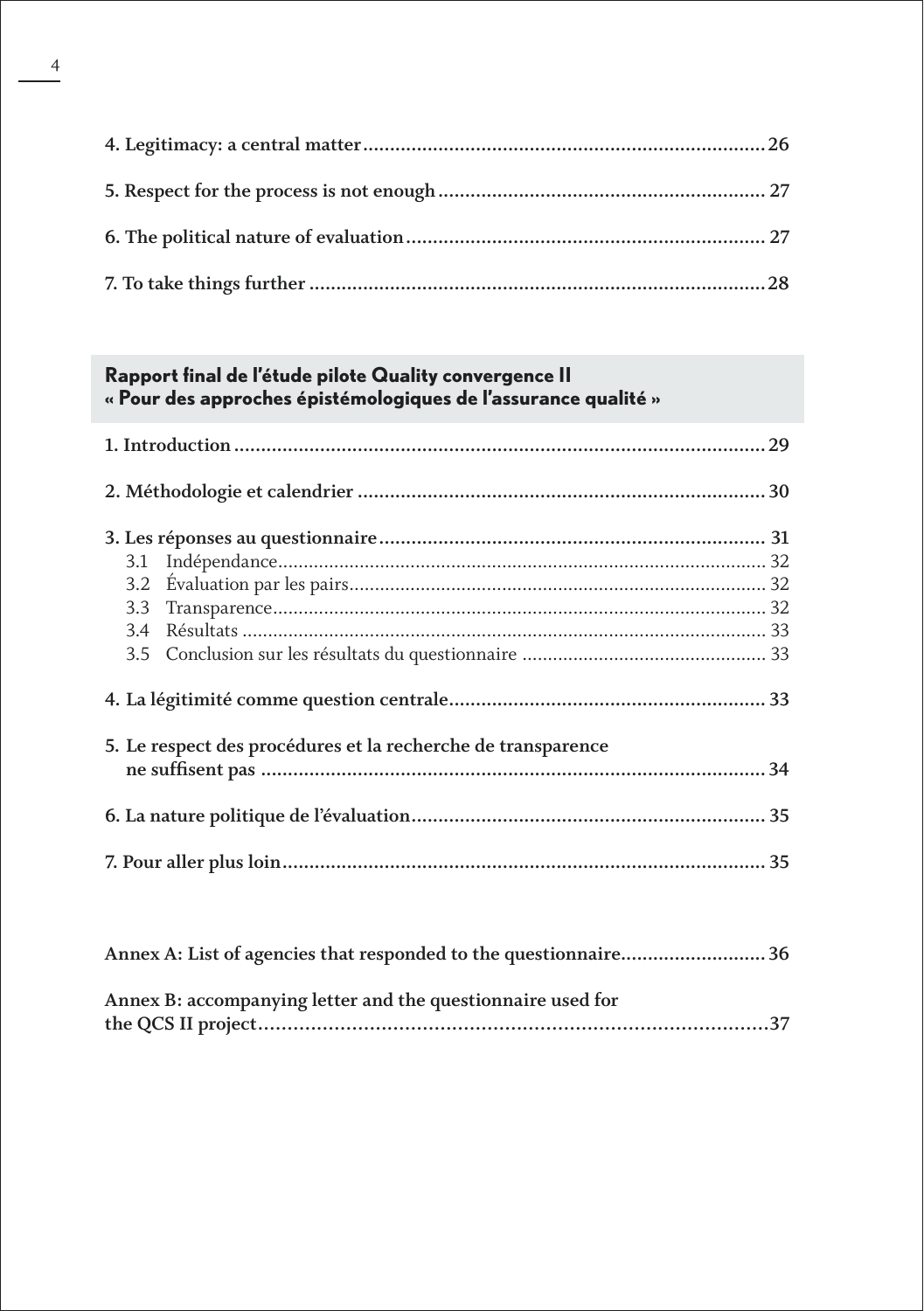# Foreword

In this publication ENQA has taken the opportunity to bring together two distinct but related reports.

**Part 1** examines the language of European quality assurance. It grew out of the debates and discussions at an ENQA workshop in Warwick in June 2006. The success of the workshop highlighted the support needed by all agencies as they deal with the linguistic challenges involved in creating a European Higher Education Area (EHEA).

**Part 2** contains the findings of the second Quality Convergence Study (QCS II). The first Quality Convergence Study (QCS) examined why national quality assurance systems operate in different, yet commonly identifiable, ways in particular national contexts. Building on this, QCSII has sought to go beyond the technical language of quality assurance and provide an opportunity for agencies to reflect on the values that underpin their quality assurance systems.

Both of these reports aim to contribute to promoting understanding of the multiple layers of meaning which become apparent when we attempt to understand quality assurance across borders, and across languages. They do not offer a conclusion, but a point of departure for further research and reflection. I hope that ENQA members and other stakeholders will find the points they raise both informative and thoughtprovoking.

Peter Williams *President,* ENQA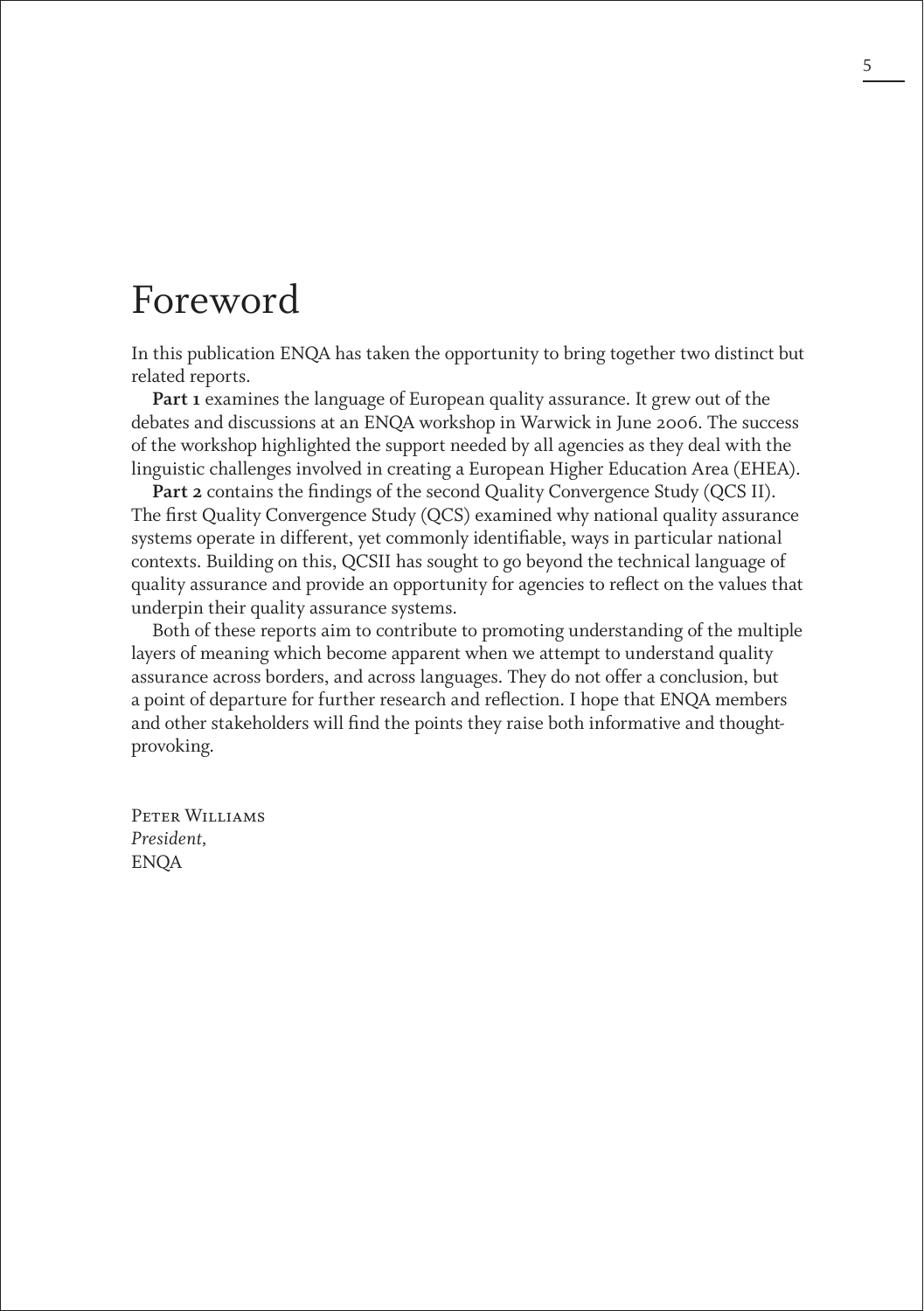# Introduction

With the process of rapid change in the field of European quality assurance over the last decade, and in particular with the increase in speed since the start of the Bologna process, a great deal of research has been conducted on all areas of the field. Whilst useful in itself, much of this research has demonstrated the need for further work, especially in the field of communication.

A wide range of actors, from independent research agencies, to academics, to stakeholders large and small, have endeavoured to contribute to the discussion and add evidence to the debate. The breadth of the research conducted and the information now available to all players can only help further the goal of creating a European Higher Education Area (EHEA).

The majority of research has, however, taken an approach which, perhaps, has had to bypass some of the underlying issues present when dialogue is established across national, language and even individual agencies' boundaries.

An acknowledgement of the existence of personal subjectivity and the social construction of ideas in our understanding of European quality assurance may, to some, be seen as a distraction from the concrete work of bringing about the EHEA. This would, however, be a counter-productive position to hold. Quality assurance is carried out by individuals and groups of individuals that are situated in cultural and linguistic systems which have an impact on everything they do. An understanding of these sub contexts is vital for the successful creation of the EHEA at a more profound level.

In 2006 ENQA began to address the challenges of communication and language in quality assurance in two ways. This publication brings together two separate reports that both, in their own particular ways, aim to contribute to deepening the discussion in European quality assurance.

The first, the report of an ENQA workshop, deals with the language and terminology that we use everyday in national quality assurance contexts, some of which has been incorporated into European level documents such as the Standards and Guidelines for Quality Assurance in the European Higher Education Area (ESG). What do these terms 'mean' across different linguistic and national contexts? The majority of people working with the European quality assurance are not working in their native language, but in English. In addition, there is no guarantee that those who are native English speakers necessarily always mean the same things by the same terms.

The second, the report of the Quality Convergence Study II (QCS II), builds on this understanding to look at the terms in use which go beyond the "technical" language of quality assurance, and actually refer to deep rooted notions which are often taken for granted. The QCS II project sought to dig deeper and examine the values that underpin the terms we use, often implicitly, and what these say about the entire undertaking of the quality assurance of higher education.

In the context of this work on matters to do with intercultural communication, the QCS II report was designed, written and approved simultaneously in English and French. The publication of both versions allows the bilingual reader to experience in a concrete way the inherent difficulties of working in a multicultural context and of providing an accurate translation. It also highlights the richness that such a way of working can bring to a project of this type.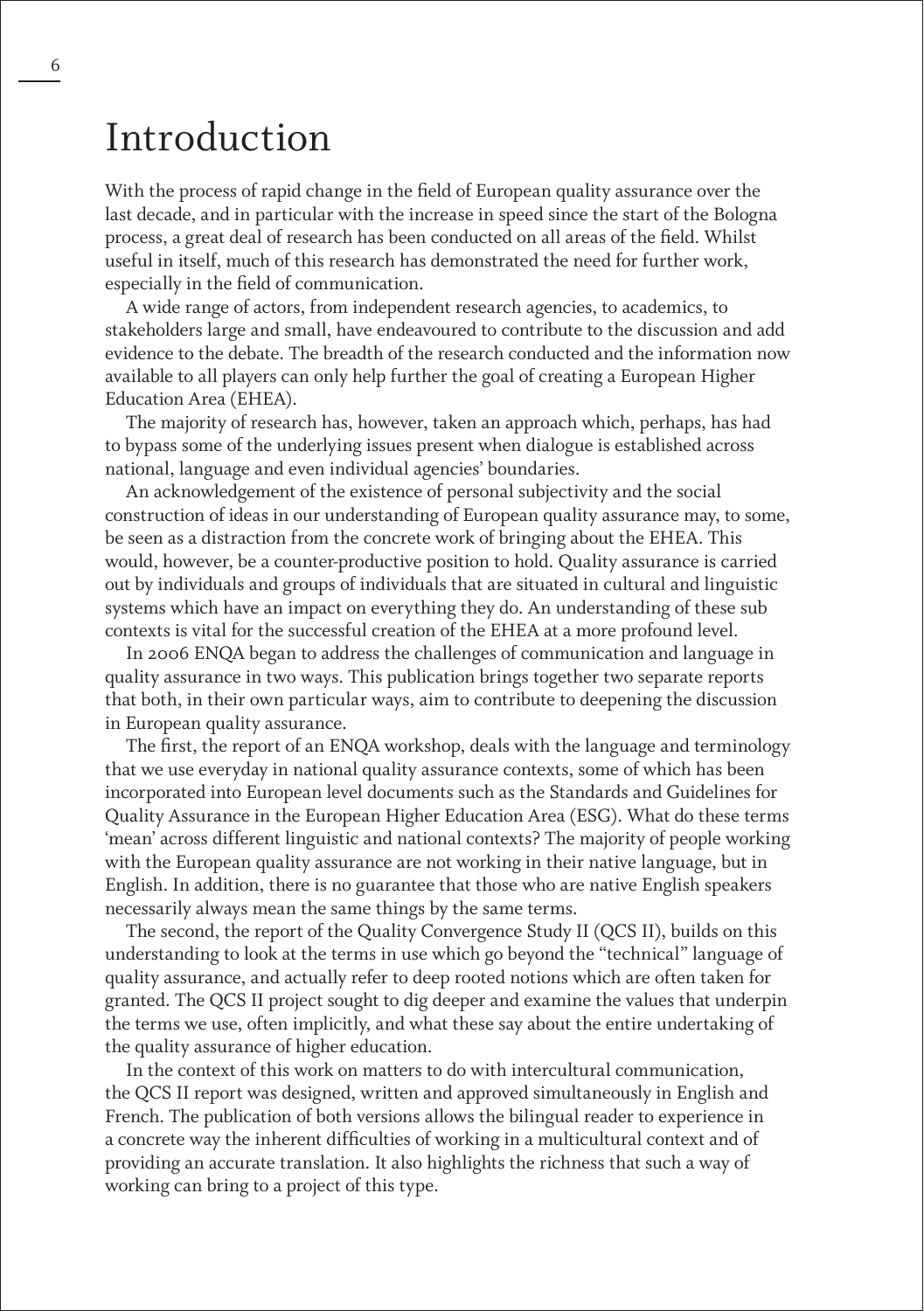# Part 1.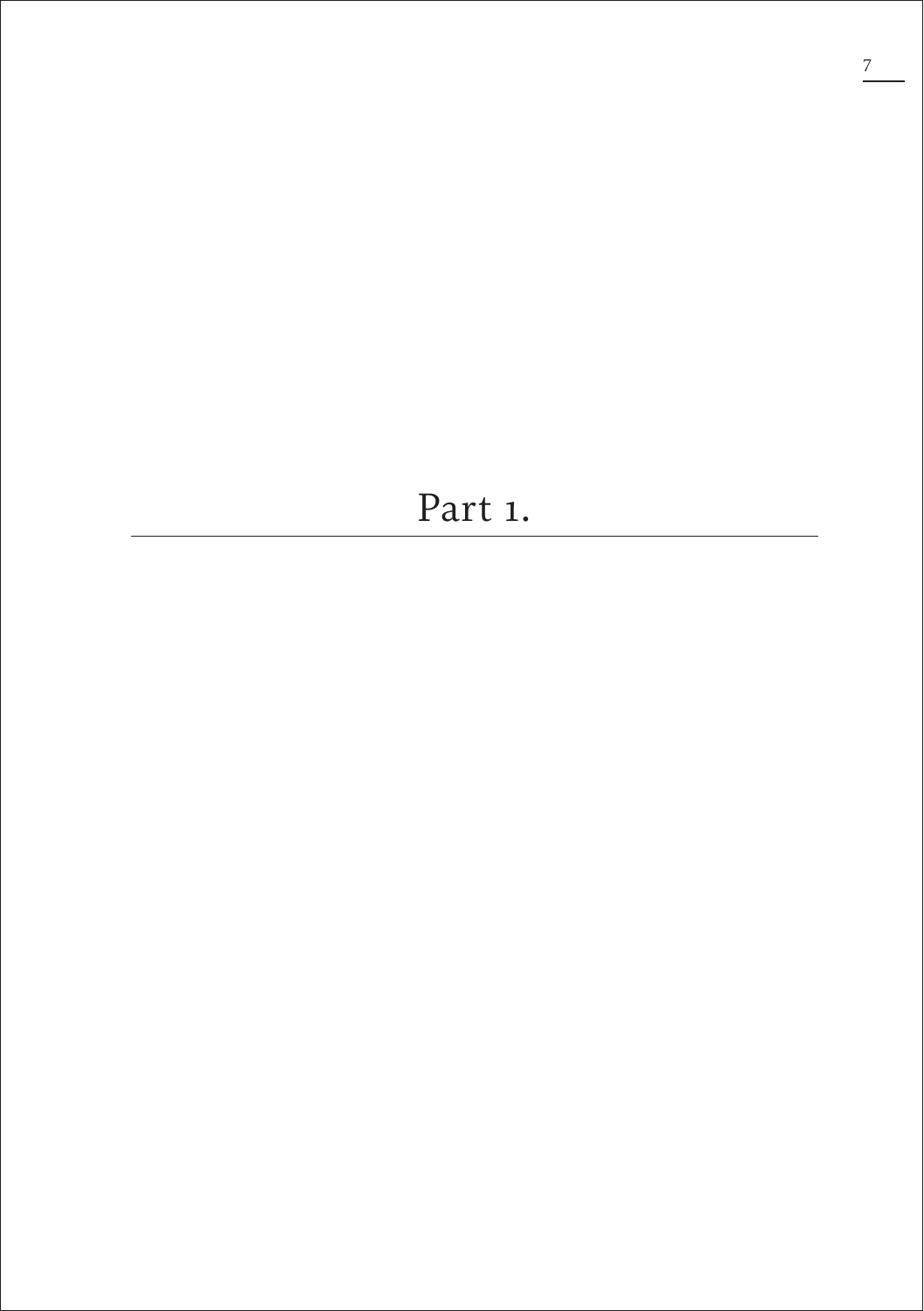# The Language of European Quality Assurance – report from the ENQA workshop of 29–30 June 2006

*Rachel Dearlove, QAA Emmi Helle, ENQA*

### **1. Introduction**

The ENQA workshop on the language of European quality assurance, hosted by the Quality Assurance Agency (QAA, UK) in Warwick, revealed a wide range of points of interest, discussion and challenge for all those attempting to work across language boundaries to translate, understand and implement quality assurance ideas, processes and procedures.

The workshop brought together representatives from a wide range of agencies, representing 16 different countries and at least 12 different languages. The discussion focused predominantly on the use of English as a 'mediating' language for the European quality assurance community and the impact that this has on the clarity of communication. The intent of the workshop was not to produce a 'glossary' of quality assurance words but to open up the debate on language and raise awareness of the problems and pitfalls of working across language boundaries.

## **2. Word clusters**

The discussions were structured around four groups or 'clusters' of words.

## **2.1 CLUSTER A: QUALITY, STANDARDS, QUALITY ASSURANCE, QUALITY CONTROL, ACCOUNTABILITY, ENHANCEMENT, IMPROVEMENT**

The word 'quality' was universally felt to lie at the heart of the work of all the participants, and indeed featured heavily in the names of the agencies they represented. By its very nature, however, it was felt to be very hard to pin down to a definition in any language. A distinction was made between the absolute definition of quality – which would allow ranking of outcomes on a scale – and the relative definition of quality which involves judgement against a set standard. In many cases it was not clear if this distinction was made within languages let alone between languages.

It emerged that the use of the word 'standard' was open to a wide range of interpretations across languages. In the UK the word refers to a level of achievement measured against a reference point. In France and Germany its translation is used to indicate an average or norm. The word 'criterion' was suggested as analogous to standard although it was clear that this was not universally accepted. In relation to the European Standards and Guidelines (ESG) the word had been interpreted by the authors as meaning 'principles' to adhere to rather than something to be measured against.

'Quality assurance' is a term imported into higher education from the world of business (and predominantly from the sector of manufacturing) as is the related term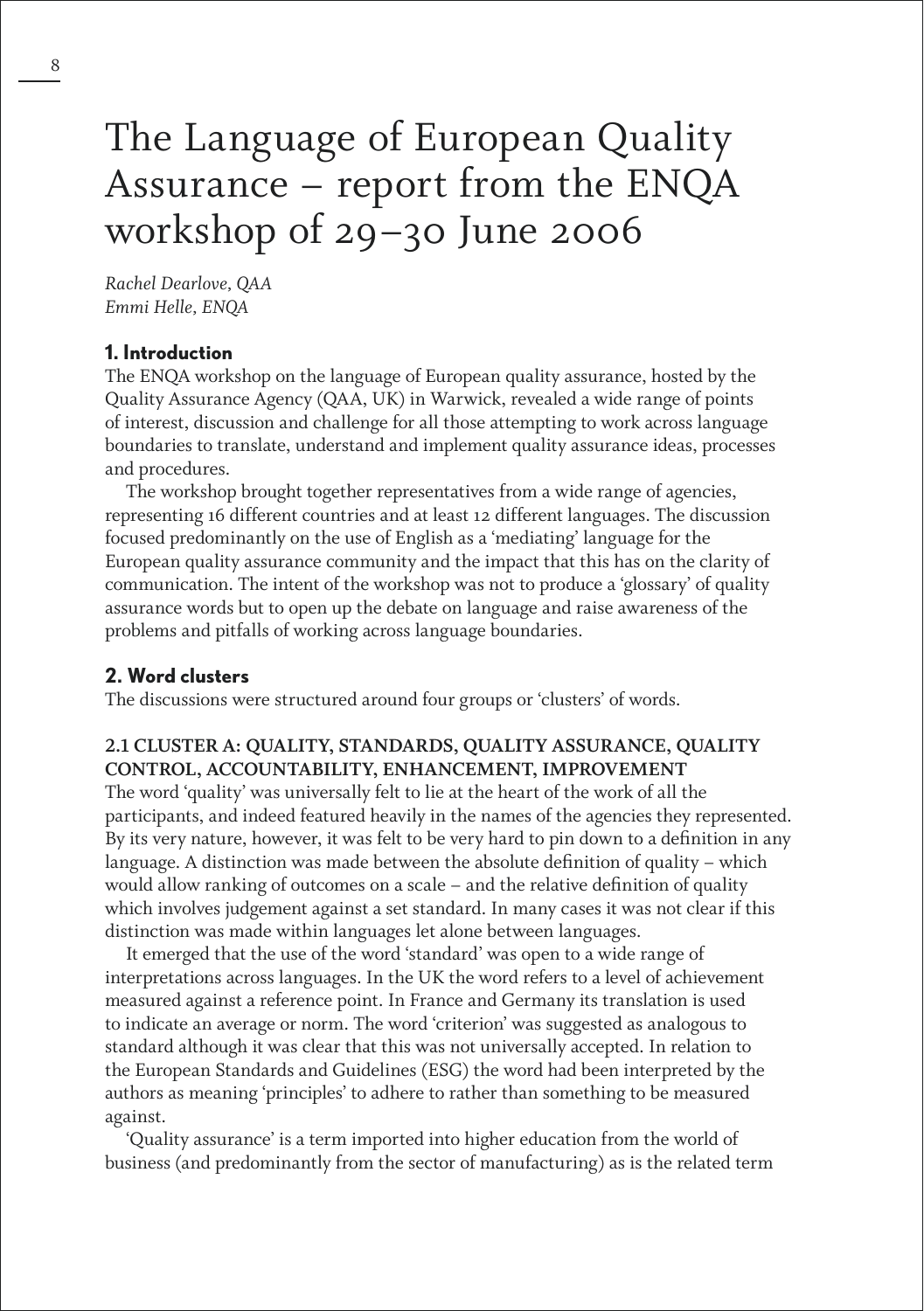'quality control'. In France 'quality management' has been used often in place of 'quality assurance' in the translation of the ESG, with the intention of instilling a sense of responsibility to the academics to manage quality for themselves. An interesting point was raised by a Russian delegate indicating that in their system the term following 'quality' depended on the audience addressed i.e. quality assurance for broader society, quality control for regulators and quality enhancement for the higher education sector.

The discussion concerning 'accountability' showed that the definition of the word is dependent on the outcome of the question 'accountable to whom?' A higher education institution is accountable financially to its sources of funding, to students and the general public as 'consumers' of higher education and its products (graduates), the government who are often commissioners (and sponsors), and the academic community. The term has both economic and ethical interpretations. However, in Finland and Russia, for example, the economic connotation of 'accountability' is weaker, and it could be replaced by 'responsibility'. UK participants also described the range of interpretations of the word in terms of the level of accountability, ranging from: 'tell us what you do' to 'explain what you do' to 'justify what you do' – showing the range of meaning that 'accountability' can have. The term also implies that there is an external party to whom one is accountable.

'Enhancement' and 'improvement' have very similar dictionary definitions in English as well as in other European languages and are often used interchangeably as synonyms. Among the participants, however, there was evidence of a definite preference for the use of the word 'enhancement' (and its translations) or 'quality development'. 'Improvement' was felt to be more connected to advertisement and was perceived as more an aggressive term than that of 'enhancement'.

### **2.2 CLUSTER B: PRINCIPLES, VALUES, INDEPENDENCE, AUTONOMY, ACADEMIC FREEDOM, COMPLIANCE, CONFORMITY, ADHERENCE, CONVERGENCE, HARMONISATION, STANDARDISATION**

Principles, values, independence, autonomy and academic freedom all arise from ethical discourse. In particular principles/values were felt to imply a general moral obligation or duty. From an English definition point of view, there are subtle differences between the understanding of 'independence' and 'autonomy' but these differences were not reflected clearly in the understanding of the words by participants. As with 'accountability', the word was felt to be defined by the relationship it implies between actors i.e. independence from what, autonomy in relation to whom? It was asked whether an agency was independent if it received funding from, or its staff members were appointed by, the governments or HEIs. It was felt, however, that the most important thing for the QA agencies was to be operationally independent, so that no external party could influence their decisions. It was questioned whether institutional autonomy, in any real sense, is compatible with external quality assurance.

Academic freedom is, of course, a term that exists almost exclusively in a higher education context and usually stands for freedom from external control and influence. It is also understood as freedom of students and of the teaching staff to pursue their academic activities. Four pairs of concepts were suggested to help circumlocate its meaning: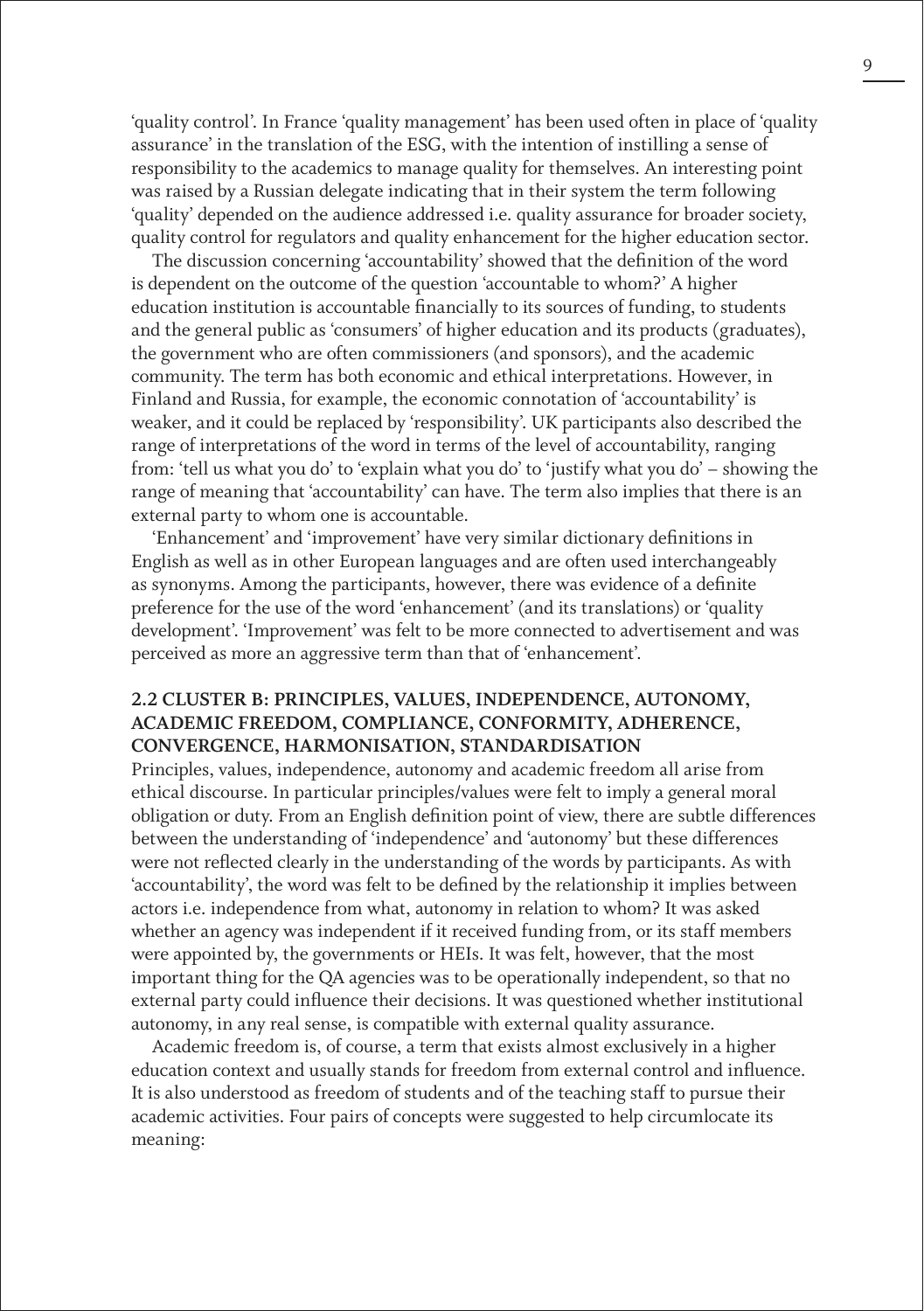- Self-regulation vs. external inspection
- Academic community vs. corporate business enterprise
- Deliberative debates vs. executive decision
- Academic democracy vs. managerialism

It was suggested that 'peer review' might be a negotiated balance between external regulation and academic freedom.

UK participants explained the subtle distinction between the use of the terms 'compliance', 'conformity' and 'adherence' (although this was not fully accepted by all native English speaking participants):

- Compliance connotations of external control/compulsion
- Conformity following normative expectations
- Adherence polite phrase to soften the blow

Similar issues of the 'acceptability' of terms were raised in relation to convergence, harmonisation, and standardisation. The majority of participants reported that 'harmonisation' was principally used in a European context and as such was rarely used to refer to processes at a national level. Standardisation was seen to have negative connotations by many participants – it signalled the end of diversity and autonomy. Convergence conjured up an image of different systems moving together to a single point.

### **2.3 CLUSTER C: ASSESSMENT, EVALUATION, INSPECTION, ACCREDITATION, AUDIT, REVIEW**

UK participants explained that in their national contexts, 'assessment' normally refers to student assessment and the word is not regularly used outside this context.

'Inspection' was not widely used in any European country in a higher education context as it had connotations of more invasive procedures than are currently used in a quality assurance context. In particular it was felt to indicate the absence of peer review and always involve direct observation. 'Audit' and 'review' were fairly peculiar to the UK context where as 'evaluation' and 'accreditation' were more commonly in use across continental Europe.

Participants discussed the relationship between the words as some felt that they fitted into a time sequence – with accreditation following on from an evaluation process. They also ranked the terms into soft (evaluation and review), middle (audit and assessment) and hard (inspection and accreditation).

### **2.4 CLUSTER D: EXPERTS, PEERS, SELF-ASSESSMENT/EVALUATION, VISIT, REPORT, JUDGEMENTS, RECOMMENDATION, FOLLOW-UP**

Although the term 'peer' was known to all participants, in many cases the word was used interchangeably with 'expert' – a situation which is not the case in the UK. Participants agreed that both terms give a sense of seniority and to a certain extent authority – you have to have expertise to be an expert, and standing among the academic community to be considered a peer. Peers are likely to be experts in a particular subject area, whereas an individual with expertise may not necessarily be considered a peer.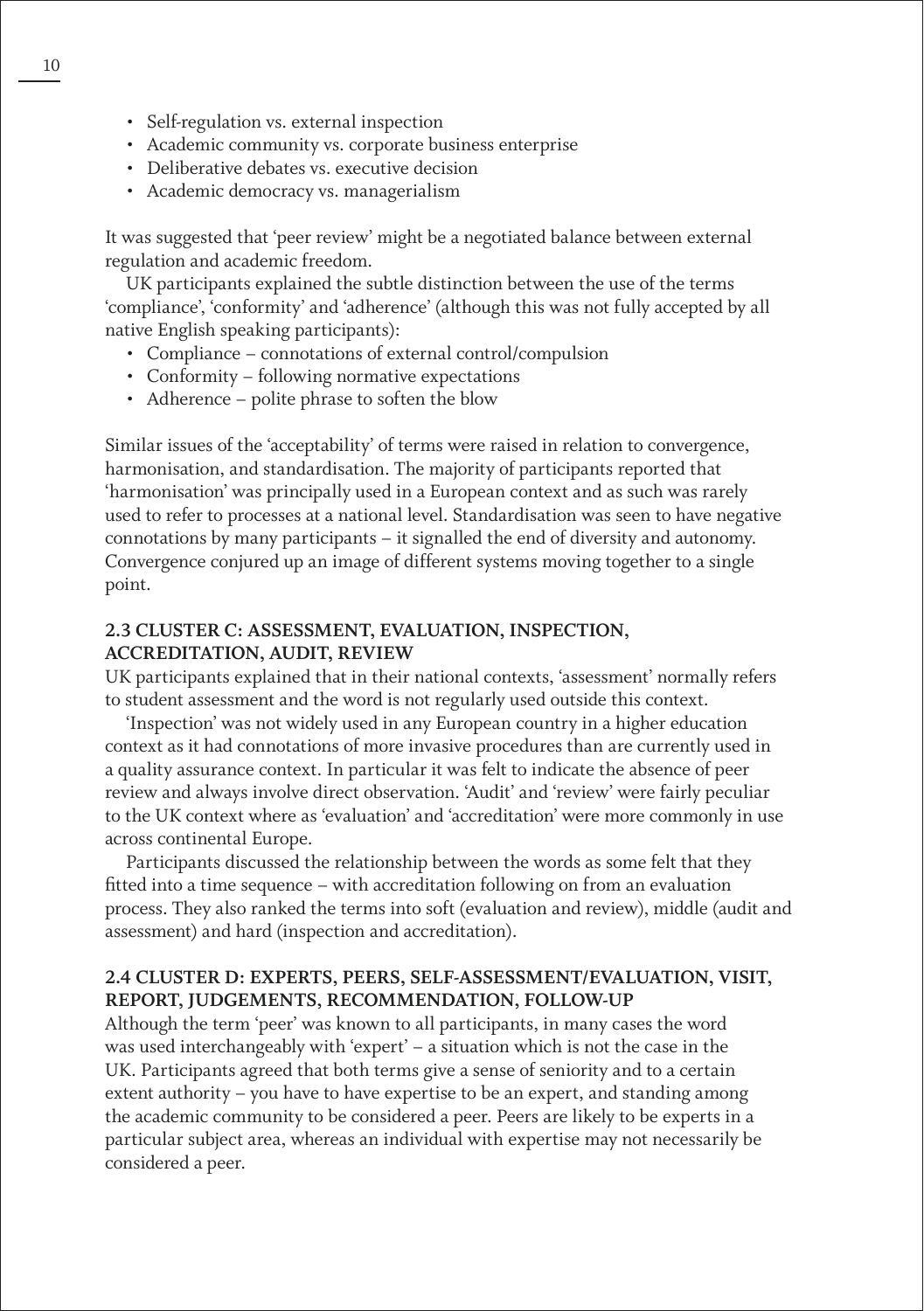UK participants reported the shift in terminology from self-assessment to selfevaluation as a way of encouraging institutions to move from a 'checklist' to a more reflective account of their quality management. The change did not however, arise from any significant difference in the dictionary definitions of the words. It was pointed out that in French there is a problem translating any term including the word 'self' as this cannot be directly translated – the term 'retrospective analysis' is used in its place. Alternative, more 'neutral' words, suggested included 'submission' and 'document'. In Finnish, for its part, there is no difference between self-assessment and self-evaluation. Participants from the Netherlands found that the self-evaluation regarded the writing of the report by the agency/institution to be evaluated; while assessment was the exploring of that report by an external evaluation team.

The word 'visit' seemed to normally be prefixed by an additional describer i.e. evaluation visit, audit visit. The most common interpretation was that a 'visit' implied actually going somewhere, in most cases visiting the institution. UK participants introduced an additional and related term, 'event', which has a particularly unclear definition – a visit can include an event, and an event can include a visit! The nature of a 'visit' can also be qualified by whether it is a formal or informal 'visit'. UK colleagues also highlighted that while across Europe a 'site visit' implies a visit to an institution involving any of a number of activities; in the UK 'site visit' implies a visit to specifically look at physical facilities or resources.

Although 'report' was a word which was felt to be commonly understood it was noted that the Shorter Oxford English dictionary actually gives 15 different definitions of the term. Key associations for participants were that it was: a formal account following an investigation, which can include judgements or assess achievements.

'Judgement' was universally felt to be a powerful word, one that did not always reflect the true nature of the outcome of the external quality assurance process. Alternatives used included 'the decision' (to accredit/not accredit), 'findings', 'recommendations' (see below) and 'expert statement'.

'Recommendation' as a term was felt to have varying 'weight' depending on whether the recommendations imposed conditions on the institution under scrutiny. It was contrasted by some participants with 'points for consideration'. Recommendation was felt to imply a position of expertise and authority on the part of the agency, which might not be well received by institutions.

The term 'follow up' was felt to contain a wide range of possible meanings, depending on both the system in which it was used and the context within that system. In all cases it was thought to be a continuation or repetition of an action, but it could be:

- required or voluntary
- formal or informal
- timebound or not
- evaluative or not
- an action of the agency or of the institution

For example, in Finland 'follow up' is always used to mean a follow-up evaluation by the agency of an institution; whereas in Germany it refers to what happens in an institution after a review.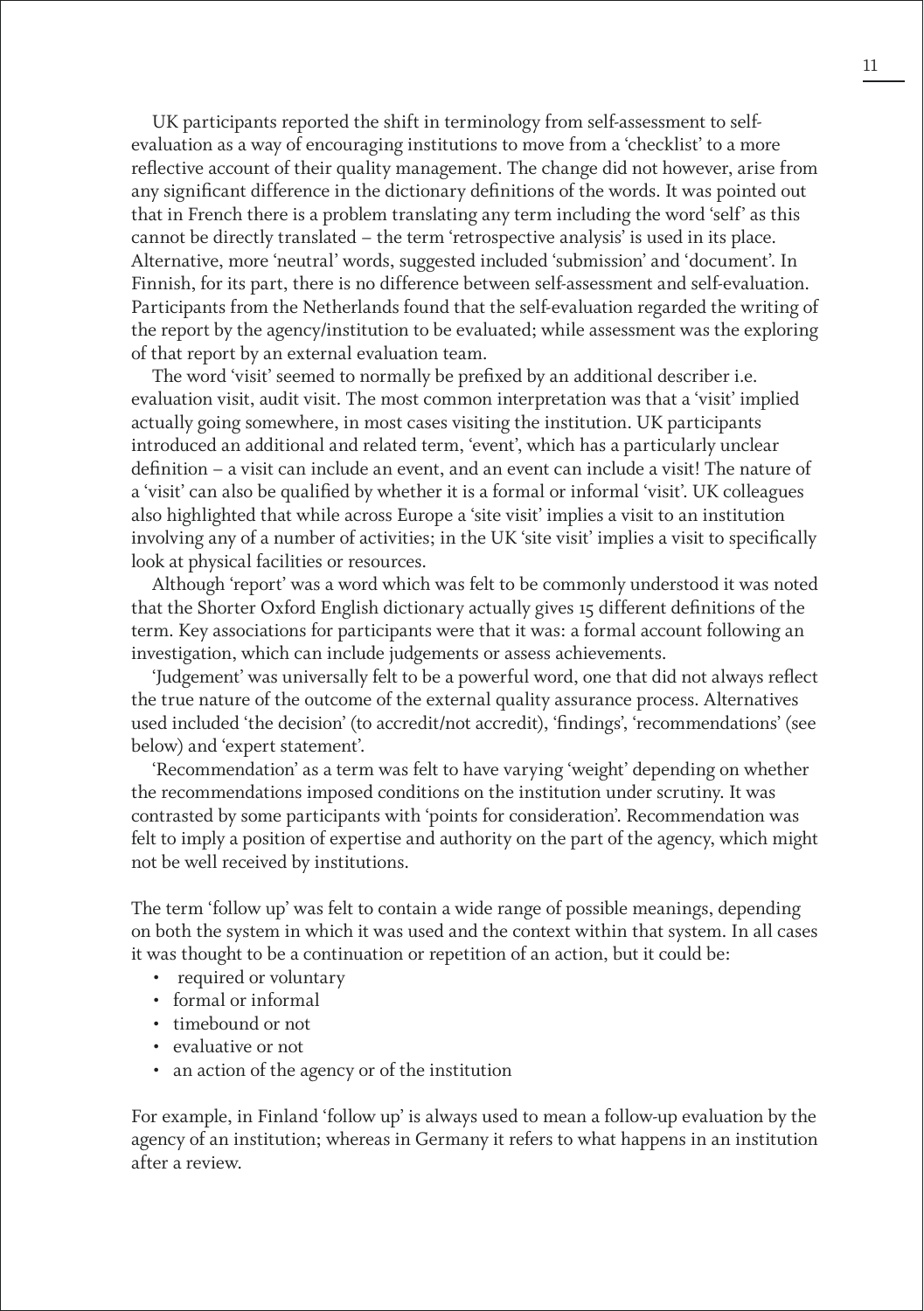### **3. TAKING THE DEBATE FORWARD**

The workshop provided a welcome forum for debate and it was felt by many participants that the discussion should continue in some form. It also became clear that more words than those that had already been discussed caused confusion and raised points of contention and so should be admitted to the discussion. These new words have been added to the before mentioned word clusters in Annex III to this report.

This report is intended to provide a source of information and a basis for those who were not present at the workshop to contribute to a further discussion. It was initially planned that this discussion would continue through an online message board, established by ENQA in September 2006. The contents of the board were intended to be analysed and to feed back to the current report. However, the online board did not attract the attention of ENQA members in a planned way. This might have been due to the time constraints and other projects in which the active ENQA member agencies were committed to. It is however worth wile experimenting different participative fora where discussions can be led between the ENQA member agencies and other stakeholders. It is obvious that an attempt to create further discussion can always be either successful or less successful, but this cannot be known if one does not have a try. ENQA will thus continue to take different initiatives on quality assurance and the important discussion on the language and terminology of quality assurance will definitely be continued by ENQA in different forms and fora.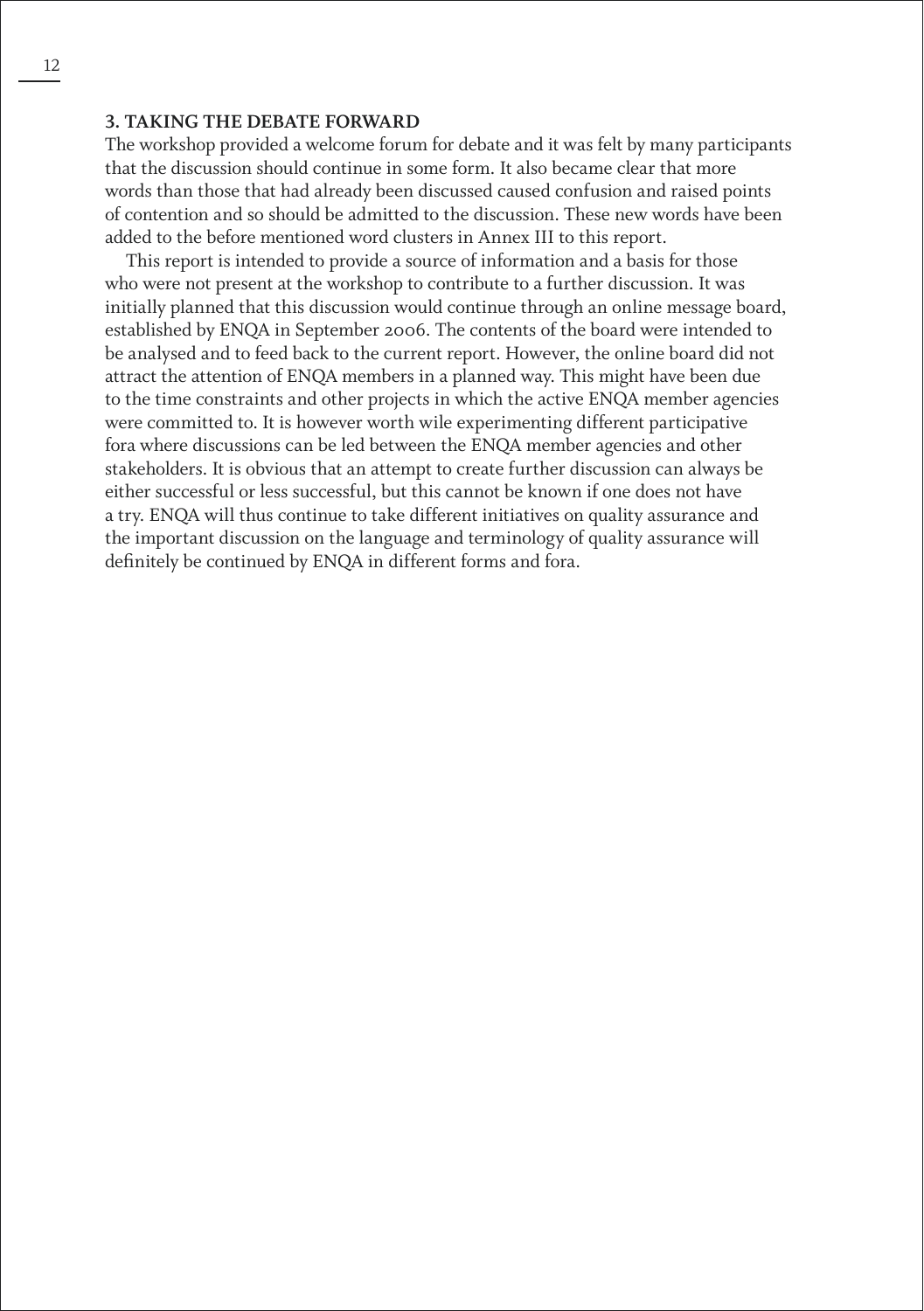# Annex I: Programme of the Language Workshop

#### **The Quality Assurance Agency for Higher Education**

**The Language of European Quality Assurance An ENQA workshop 29–30 June 2006 Scarman House, University of Warwick, Coventry, UK**

Many of the difficulties in communicating ideas, processes and procedures about quality assurance amongst ENQA members result from both the number of languages used by them and, in particular, the consequences of English having been adopted as the common international language for the purpose. Many terms used in quality assurance do not easily translate from English into other European languages and vice versa. The use of English as the 'mediating' language between others can also give rise to misunderstanding and even a misplaced sense of effective communication.

There have frequently been calls for the development of authoritative and comprehensive 'glossaries' of concepts, words and terms used in quality assurance in Europe, but these have invariably proved to be of limited value because of the difficulty in agreeing the meanings of the concepts and words themselves in English. The consequent lack of a shared linguistic understanding is one of the major stumbling blocks to the full development of the European Higher Education Area, at least in terms of shared values for quality assurance.

Many people are involved in the translation of documents into and out of English in the course of their work for quality assurance agencies. Some is undertaken by the quality assurance 'experts' and agency leaders as part of their normal activities. For them the problem may be limited, as they have opportunities to discuss their work in English during the course of their international activities and to develop an understanding of the complexities of other systems and the way these are expressed through English. Some is the responsibility of professional translators and interpreters who do not, generally, get these opportunities.

This ENQA workshop is aimed at anyone whose work requires them to translate technical documents relating to quality assurance in higher education into or out of English.

The aims of the workshop are to:

- improve understanding and communication amongst ENQA members by examining English words and phrases commonly used in quality assurance;
- facilitate future attempts to develop glossaries of those words and phrases.

The objectives of the workshop are to:

- help participants to gain a confident understanding of the range of meanings of relevant English words and phrases used in quality assurance and to relate them more firmly to the corresponding words and phrases in their own languages
- place these words and phrases in their theoretical and operational contexts.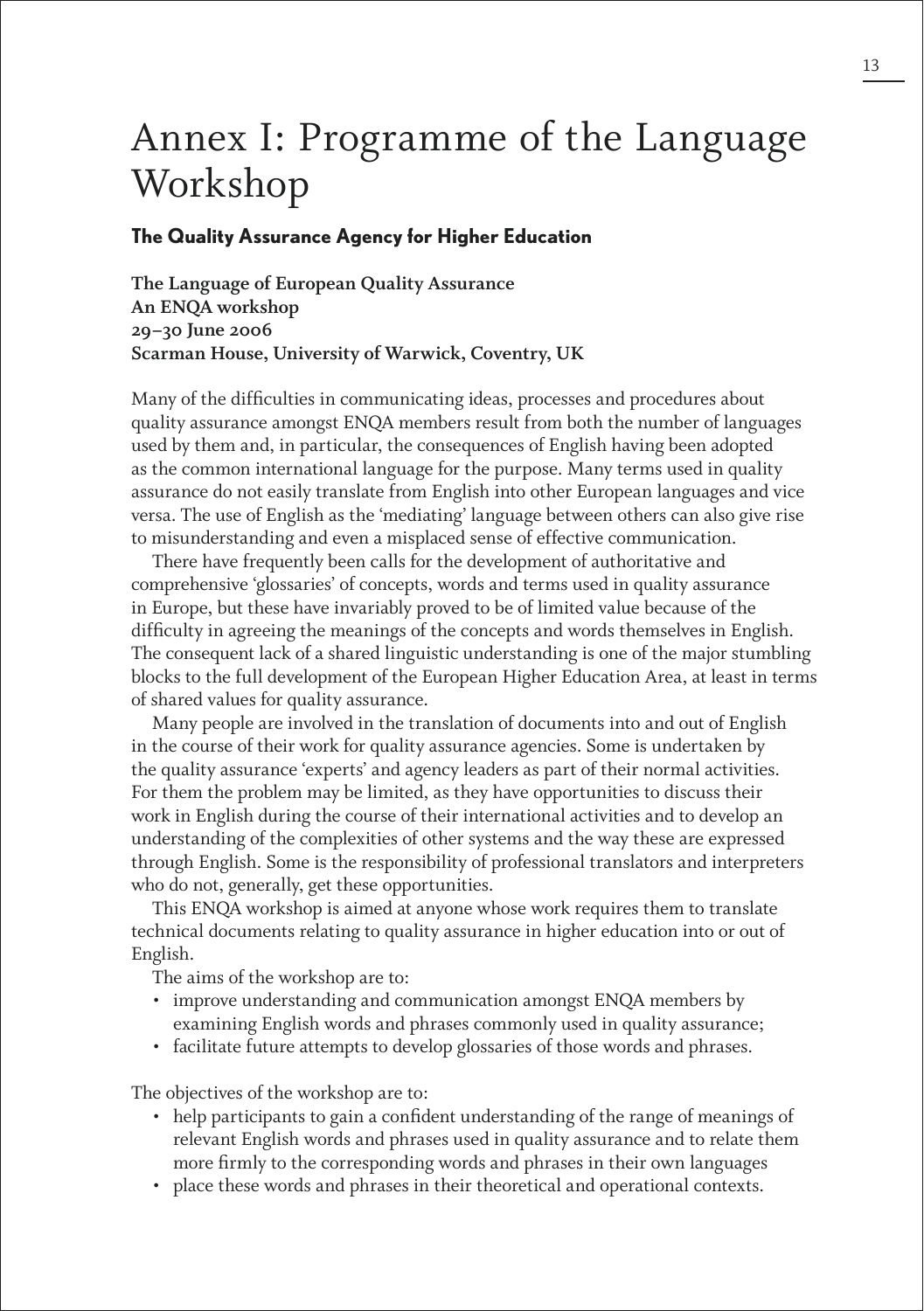The workshop will be interactive, with opportunities for participants to share the challenges they face in translating quality assurance concepts and terms. They will be invited to add words to the clusters indicated in the programme. It will be led by Peter Williams (CEO of QAA and President of ENQA), and facilitated by Professor Susan Bassnett (Pro Vice-Chancellor and Professor of Comparative European Literature, University of Warwick), Carolyn Campbell (Assistant Director QAA), Fiona Crozier (Assistant Director QAA) and Dr Peter Findlay (Assistant Director, QAA).

# **FINAL PROGRAMME**

## **THURSDAY, 29 JUNE 2006**

**10:30** Registration

**11:00** Introduction: The scope of the workshop

- **11:20** Word cluster A: the basic concepts *quality standards quality assurance/quality control accountability enhancement/improvements*
- **13:00** Lunch
- **14:00** Word cluster B: principles *principles/values independence/autonomy/academic freedom compliance/conformity/adherence convergence/harmonisation/standardisation*
- **15:00** Break
- **15:30** Groups to discuss questions arising for them from the previous sessions
- **16:30** Word cluster C: types of quality assurance: *assessment evaluation inspection accreditation audit review*
- **18:00** Day ends
- **19:30** Workshop dinner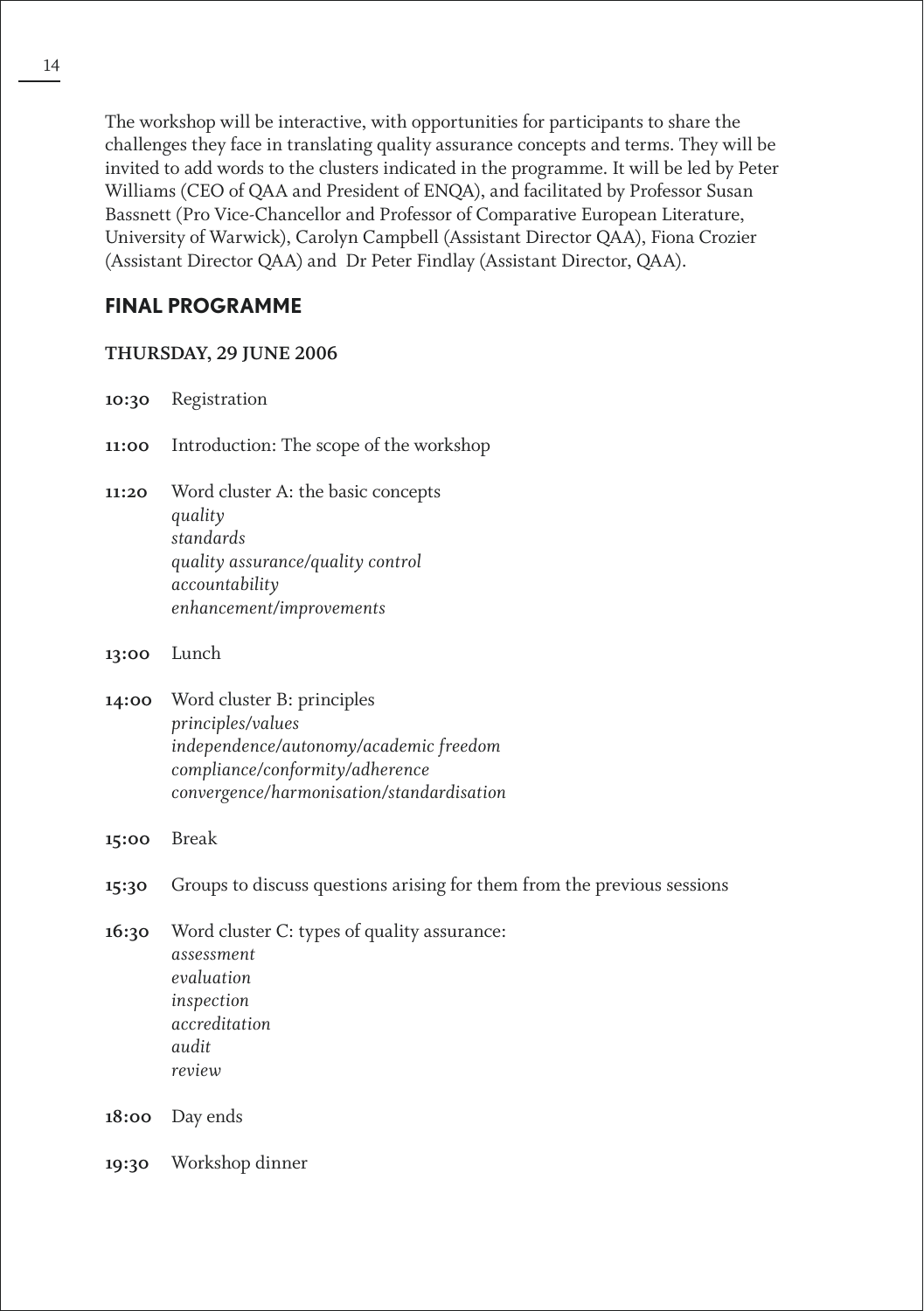### **FRIDAY, 30 JUNE 2006**

**07:30–** Breakfast **08:30**

**09:00** Word Cluster D: operational processes and procedures: *experts/peers self-assessments/self evaluation visits reports judgements follow-up recommendation*

- **10:30** Break
- **11:00** Groups to discuss questions arising for them from the previous session
- **12:00** Final session: outstanding questions and summary
- **13:00** Lunch and depart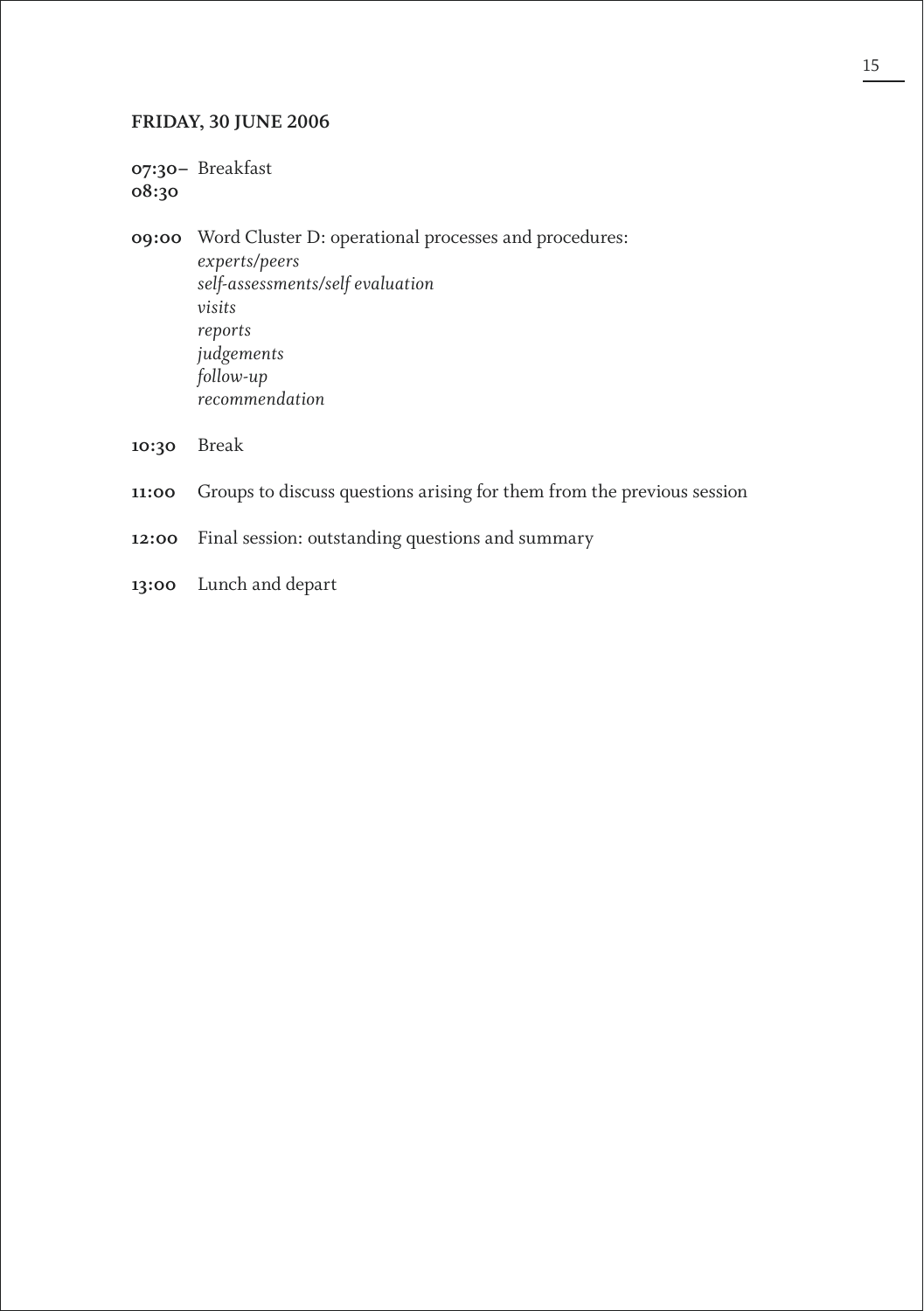# Annex II: List of participants of the workshop on the Language of European Quality Assurance

| Tiia Bach              | Expert,<br>SA Archimedes, Estonian Higher Education Accreditation<br>Centre, Estonia                                              |
|------------------------|-----------------------------------------------------------------------------------------------------------------------------------|
| <b>Esther Balboa</b>   | Technical Staff, Accreditation Programme<br>ANECA - Agencia Nacional de Evaluación de la Calidad y<br>Acreditación, Spain         |
| <b>Susan Basnett</b>   | Pro-Vice Chancellor, University of Warwick and<br>Member of the Board, QAA - Quality Assurance Agency for<br>Higher Education, UK |
| Carolyn Campbell       | Head of International Affairs, Chief Executive's Group,<br>QAA - Quality Assurance Agency for Higher Education, UK                |
| Vera Chepurnykh        | Project Manager,<br>National Accreditation Center of the Russian Federation,<br>Russia                                            |
| <b>Pierre Couraud</b>  | Project Manager,<br>CNE - Comité National d'Évaluation, France                                                                    |
| <b>Fiona Crozier</b>   | Assistant Director, Development and Enhancement Group,<br>QAA - Quality Assurance Agency for Higher Education, UK                 |
| <b>Bruno Curvale</b>   | Project Manager, Representative of ENQA Steering Group,<br>CNE - Comité National d'Évaluation, France                             |
| <b>Julie Davies</b>    | Policy Development Manager,<br>Association of Business Schools, UK                                                                |
| <b>Rachel Dearlove</b> | Aide to the Chief Executive, Chief Executive's Group,<br>QAA - Quality Assurance Agency for Higher Education, UK                  |
| <b>Peter Findlay</b>   | Assistant Director, Reviews Group,<br>QAA - Quality Assurance Agency for Higher Education, UK                                     |
| Patricia Georgieva     | Chief Executive,<br>National Evaluation and Accreditation Agency, Bulgaria                                                        |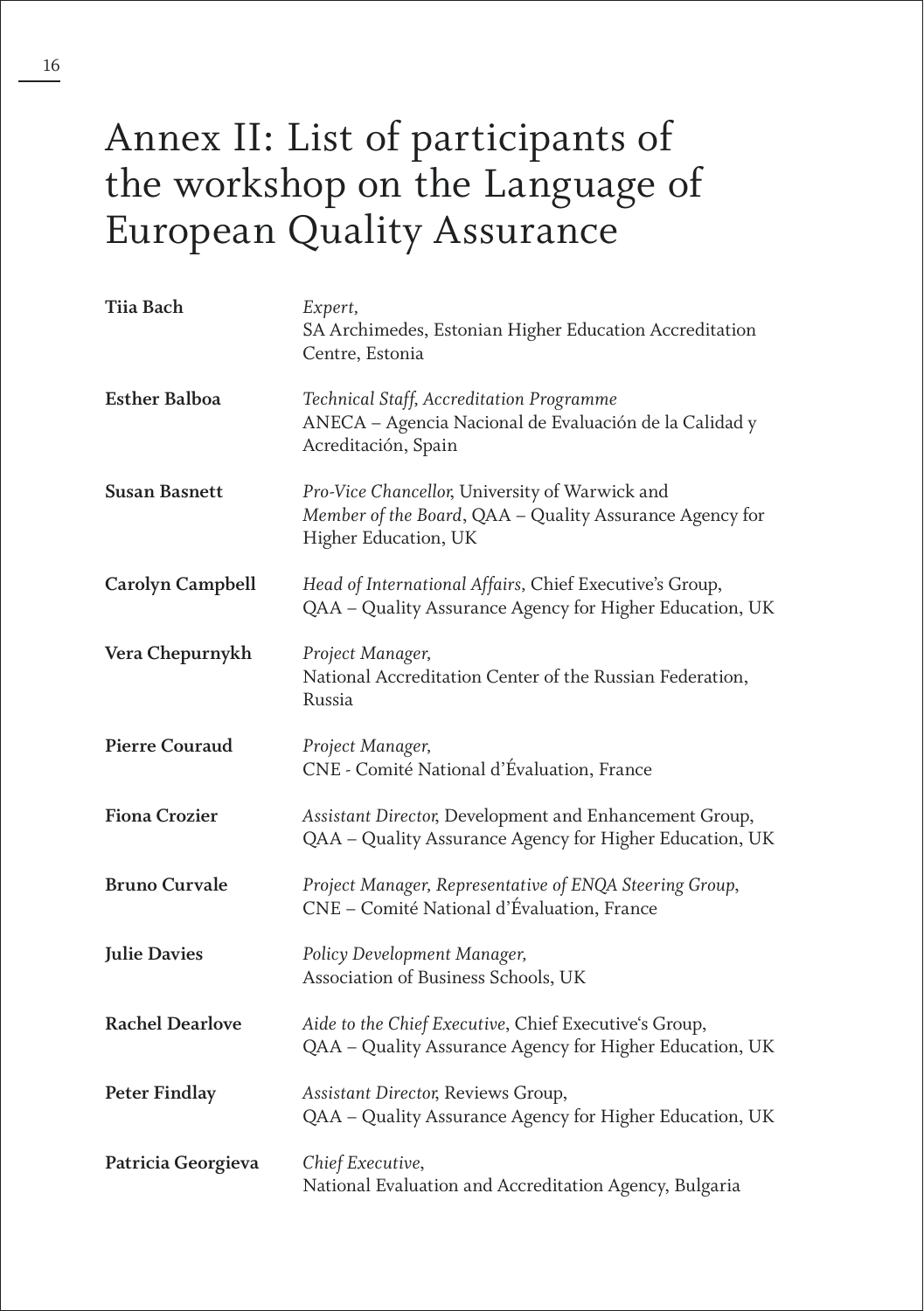| Emmi Helle             | Project Officer/Acting Secretary General,<br>ENQA European Association for Quality Assurance in Higher<br>Education, Finland                                                    |
|------------------------|---------------------------------------------------------------------------------------------------------------------------------------------------------------------------------|
| Fabrice Hénard         | Project Manager, Representative of QCS project<br>CNE - Comité National d'Évaluation, France                                                                                    |
| Achim Hopbach          | Managing Director,<br>German Accreditation Council, Germany                                                                                                                     |
| <b>Trine Hornemann</b> | Language Consultant,<br>EVA - The Danish Evaluation Institute, Denmark                                                                                                          |
| <b>Volker Husberg</b>  | Consultant,<br>Agentur für Qualitätssicherung durch Akkreditierung von<br>Studiengängen - AQAS e.V, Germany                                                                     |
| Sue Ibberson           | Conference Administrator and PA to the Chief Executive and<br>Head of International Affairs,<br>QAA - Quality Assurance Agency for Higher Education, UK                         |
| Mercedes Jaime         | External Advisor for Institutional and International Relations,<br>ANECA - Agencia Nacional de Evaluación de la Calidad y<br>Acreditación, Spain                                |
| Mark Kalinin           | Member of the Board<br>Agency for Higher Education Quality Assurance and Career<br>Development, Russia                                                                          |
| Helka Kekäläinen       | Senior Advisor,<br>FINHEEC - Finnish Higher Education Evaluation Council,<br>Finland                                                                                            |
| <b>Teresa Lee</b>      | Programme Manager,<br>Irish Universities Quality Board, Ireland                                                                                                                 |
| Bianka Lichtenberger   | Head of Accreditation,<br>FIBAA - Foundation for International Business<br>Administration Accreditation, Germany                                                                |
| <b>Thierry Malan</b>   | General Inspector of the Administration of National Education<br>and Research, General Inspectorate of the Administration of<br>National Education and Research, IGAENR, France |
| <b>Barbara Michalk</b> | Programme Manager,<br>German Rectors' Conference, The Quality Assurance Project,<br>Germany                                                                                     |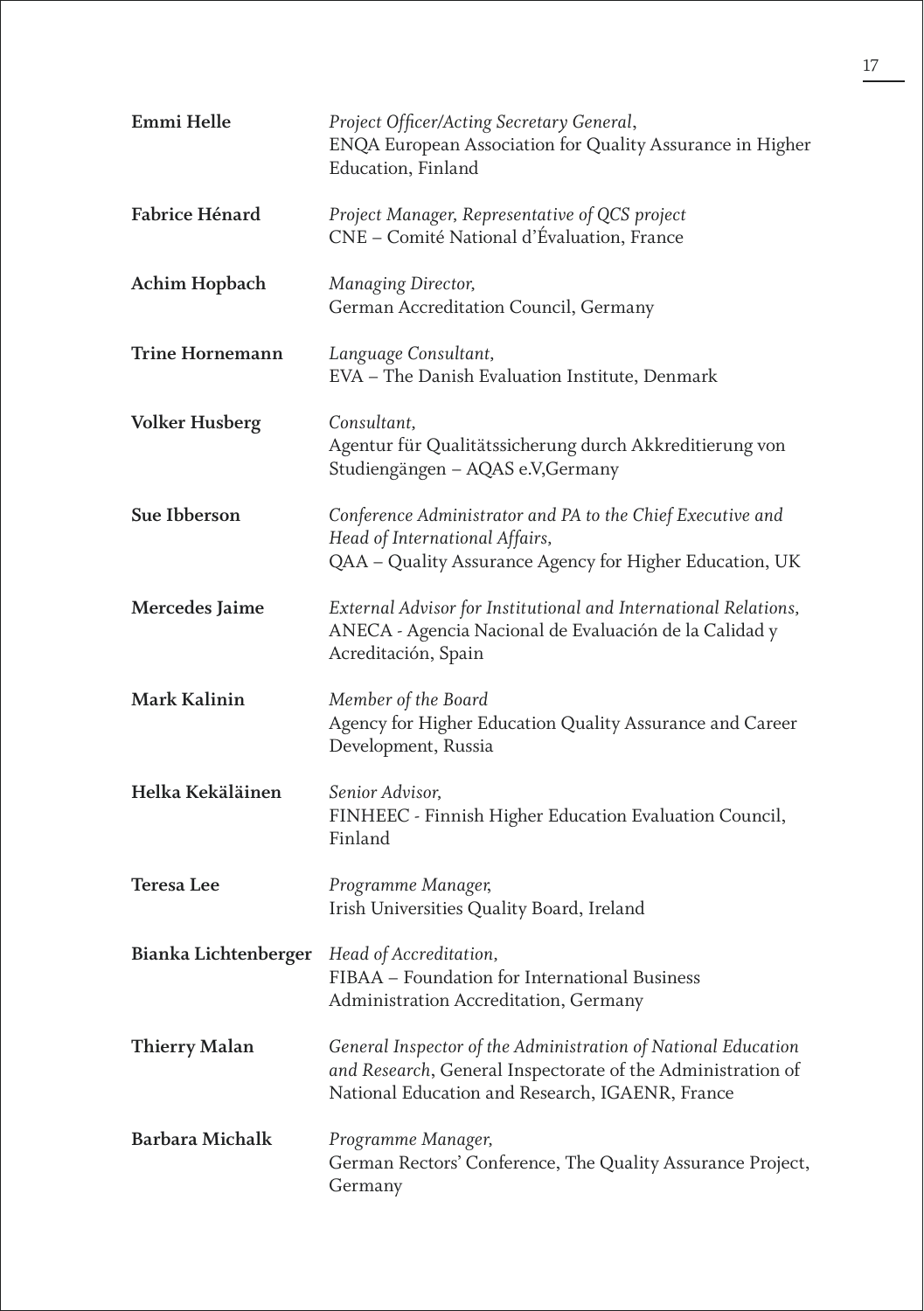| Sirpa Moitus               | Project Manager,<br>FINHEEC - Finnish Higher Education Evaluation Council,<br>Finland                                                                          |
|----------------------------|----------------------------------------------------------------------------------------------------------------------------------------------------------------|
| <b>Gintar Motiekaitien</b> | Chief Officer,<br>Centre for Quality Assessment in Higher Education, Lithuania                                                                                 |
| <b>Ariane Nussbaum</b>     | Scientific Collaborator,<br>OAQ Center of Accreditation and Quality Assurance of the<br>Swiss Universities, Switzerland                                        |
| Trish O'Brien              | Development Officer,<br>National Qualifications Authority of Ireland, Ireland                                                                                  |
| <b>Karin Riegler</b>       | Senior Programme Manager,<br>European University Association, EUA, Belgium                                                                                     |
| Vyacheslav Samoilov        | Director General,<br>Agency for Higher Education Quality Assurance and Career<br>Development, Russia                                                           |
| <b>Gerhard Schreier</b>    | CEO,<br>Evaluation Agency Baden-Wuerttemberg, Germany                                                                                                          |
| Kurt Sohm                  | Managing Director,<br>Fachhochschule Council, Austria                                                                                                          |
|                            | Konstantinos Tzortzis Development Officer, International Collaboration,<br>Chief Executive's Group, QAA - Quality Assurance Agency<br>for Higher Education, UK |
| Els Van Zele               | Staff Member, Quality Assurance,<br>VLIR - Flemish University Council, Belgium                                                                                 |
| Michèle Wera               | Policy Advisor,<br>Accreditation Organisation of the Netherlands & Flanders<br>(NVAO), The Netherlands                                                         |
| <b>Peter Williams</b>      | President of ENQA, Chief Executive,<br>QAA - Quality Assurance Agency for Higher Education, UK                                                                 |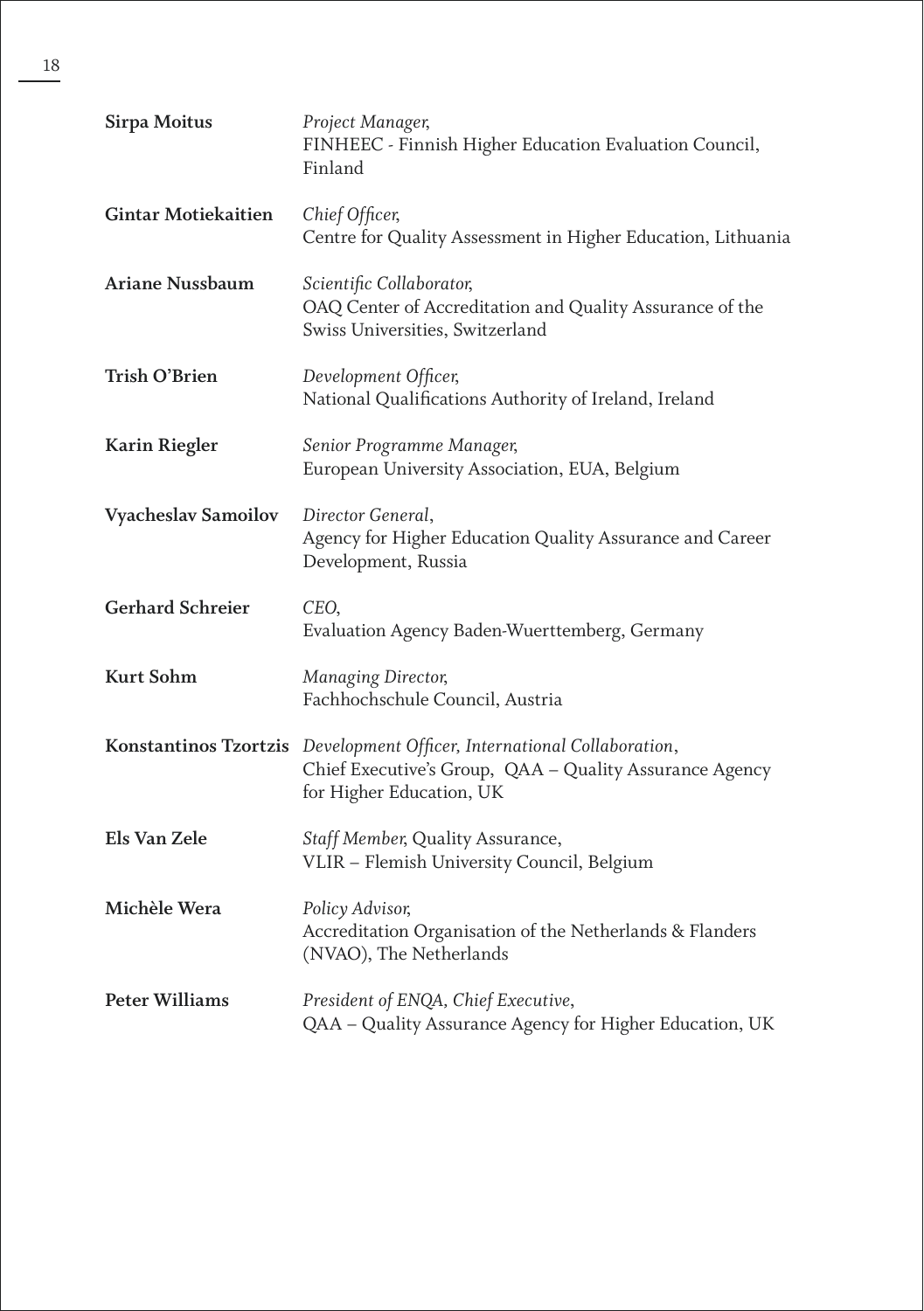# Annex III: Proposed new word clusters

These word clusters have been re-arranged and expanded (new words are marked in italics) in the light of the workshop discussions.

## **Cluster A: fundamentals**

- quality
- quality assurance
- quality control
- enhancement
- improvement

### **Cluster B: ethical concepts**

- accountability
- principles
- values
- independence
- autonomy
- academic freedom
- *transparency*

## **Cluster C: 'measurement'**

- standards
- *competence*
- *specification*
- *benchmark*
- *criteria/on*
- *guidelines*
- *code of practice*
- *objective*
- *outcome*
- *output*

### **Cluster D: descriptions**

- compliance
- conformity
- adherence
- convergence
- harmonisation
- standardisation
- *comparability*
- *equivalence*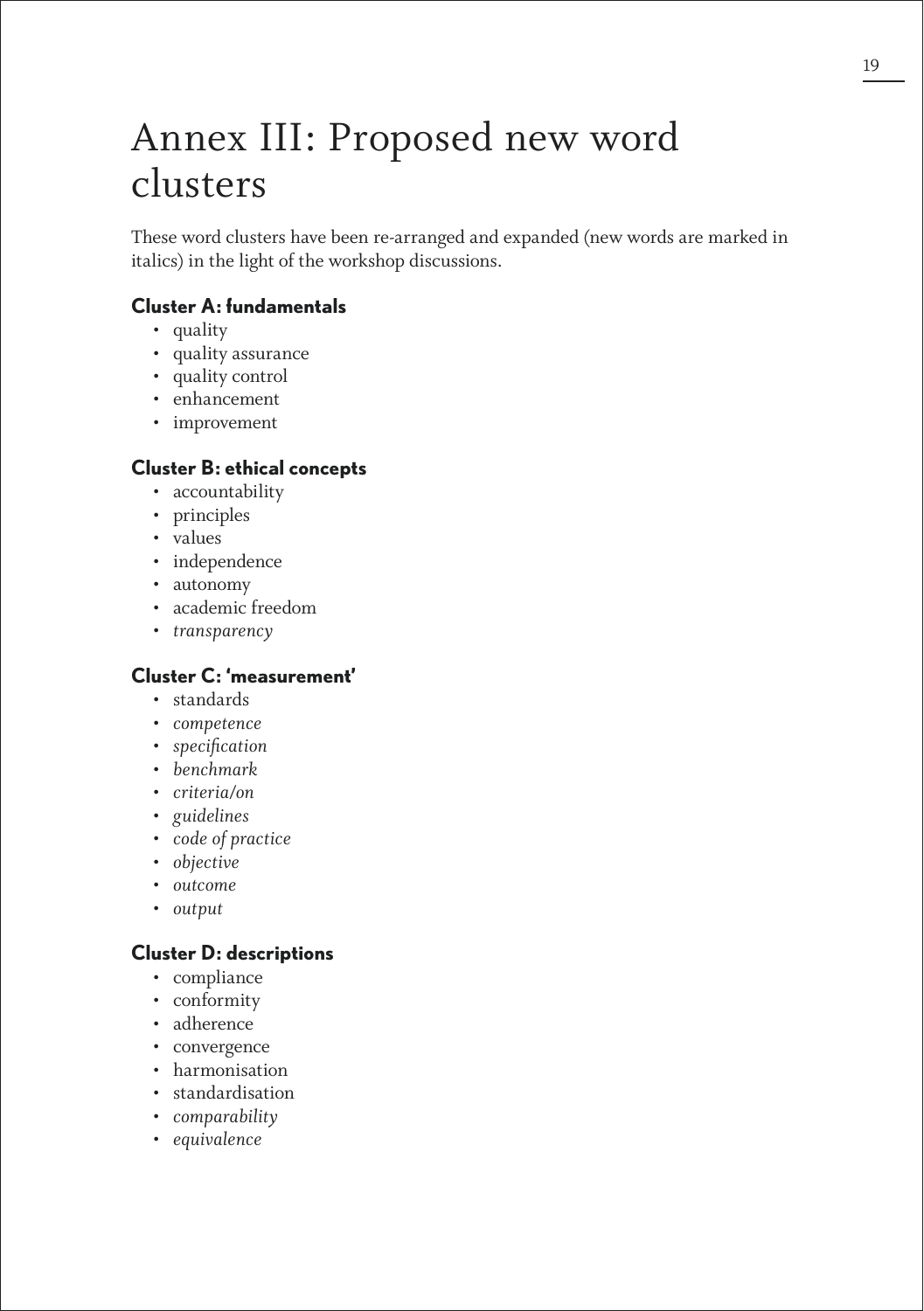# **Cluster E: methods**

- assessment
- evaluation
- inspection
- accreditation
- audit
- review

# **Cluster F: processes and procedures**

- expert
- peer
- visit
- *self-assessment/evaluation*
- report
- *document*
- *submission*
- *statement*
- judgement
- follow-up
- *action plan*
- *feedback/feedback loop*
- recommendation
- *conditions*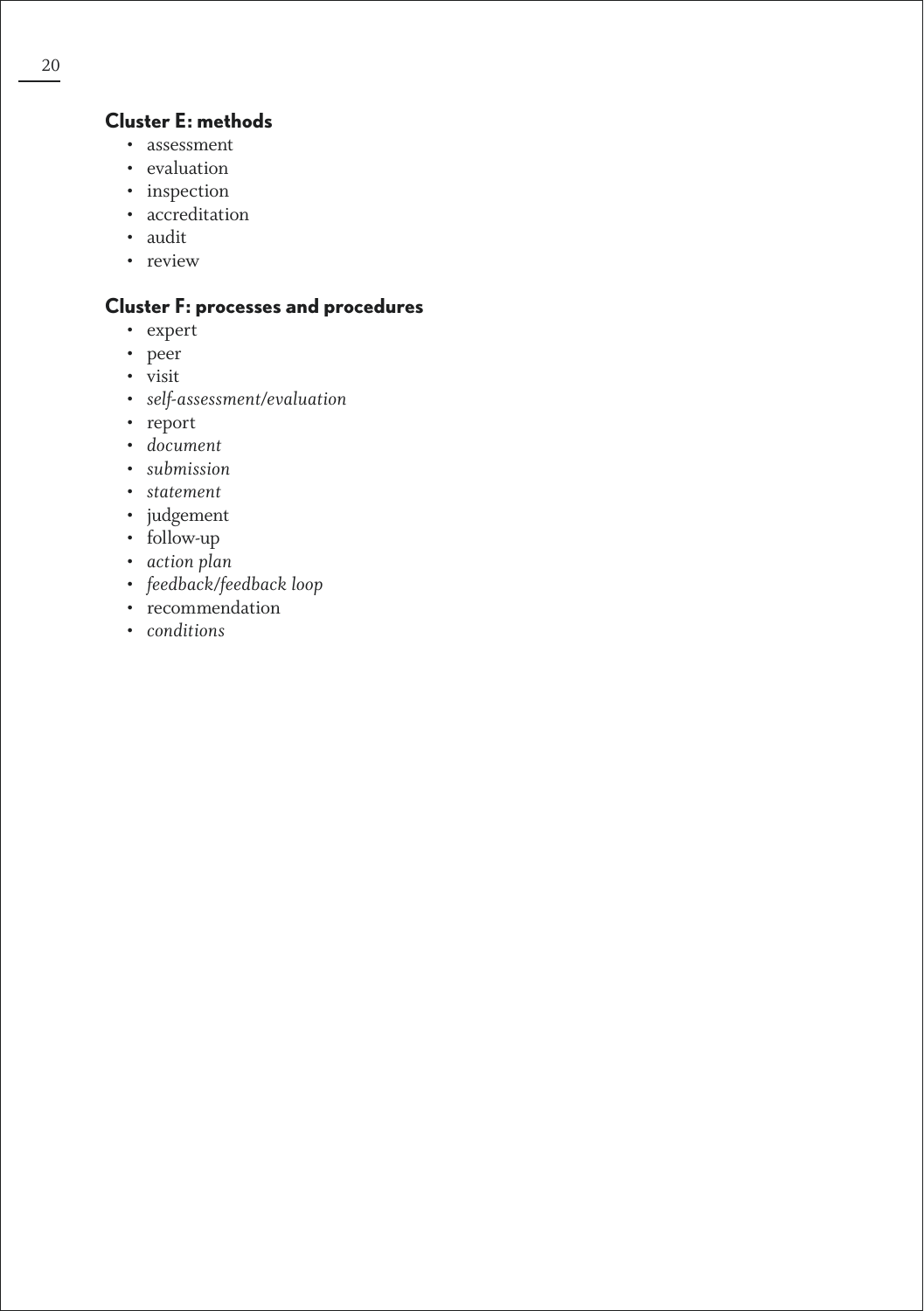# Part 2.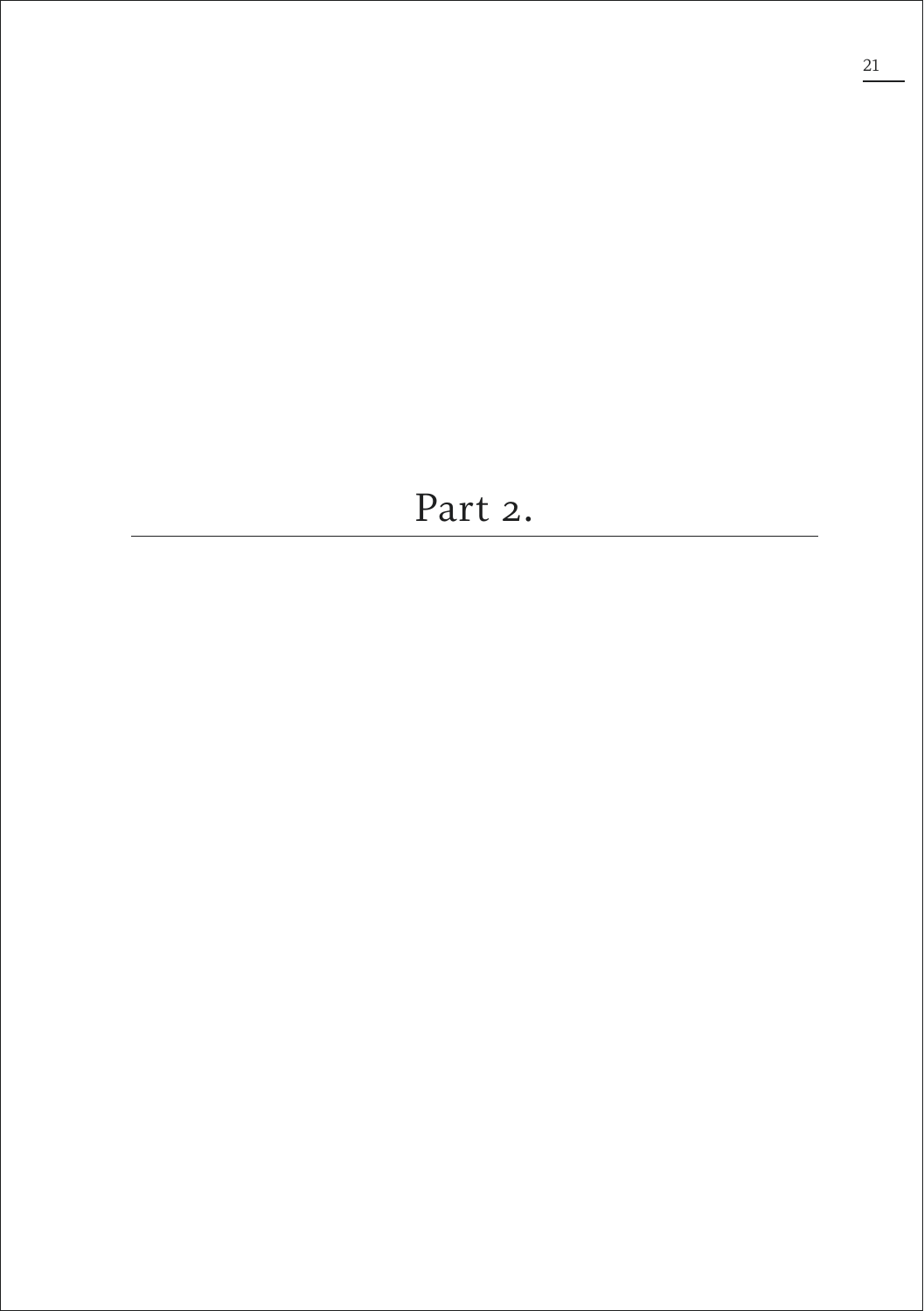# Final report on the pilot Quality Convergence II project:1 Promoting epistemological approaches to quality assurance

*Fiona Crozier, QAA Bruno Curvale, CNE Fabrice Hénard, CNE*

#### **1. Introduction**

The Quality Convergence Study II (QCS II) built upon the successful outcomes of QCS I. QCS II was intended to provide further stimulus to ENQA member agencies in their discussions and implementation of capacity building. The main outcome from QCS I was the conclusion that, rather than, or perhaps before, the development of common methods of working, it was important to further develop a real understanding of the national contexts within which the quality assurance agencies work. There is a need to develop an understanding that goes beyond how the quality assurance agencies do things, and leads to a comprehension of why the agencies work as they do.

QCS II operated within the context of a continuing debate on how agencies might work together, whether this is at the level of furthering mutual understanding or seeking mutual recognition of the outcomes of evaluations. It was an attempt to question the foundations of quality assurance in higher education.

Initiatives for the further development of the European dimension of quality assurance (QA) in higher education (HE) such as the publication of the Standards and Guidelines for Quality Assurance in the European Higher Education Area (ESG), the TEEP II project and the Nordic Network project on the implications of implementing the ESG in the Nordic countries, were also taken under consideration in the QCS II. This was because these initiatives too, focussed on working together, or on the implications of a European-wide set of agreed principles. The project team also read with interest the outcomes of a survey on ENQA membership criteria, and noted the work being carried out by ECA member agencies in terms of mutual recognition of accreditation decisions.

In particular, the pilot project considered the discussion which developed during the ENQA seminar on the language of quality assurance held at Warwick, in the United Kingdom, in June 2006. This seminar confirmed that, in addition to the problems which arise from the use of a single working language (English), it is necessary, in parallel, to examine and discuss the values, often implicit, that underpin the work done at the individual agencies.

The idea that underpins QCS II is that only a deeper shared understanding of those values will help to overcome any misunderstandings. In the opinion of the project team,

This report is available in both French and English; it has been approved in both languages.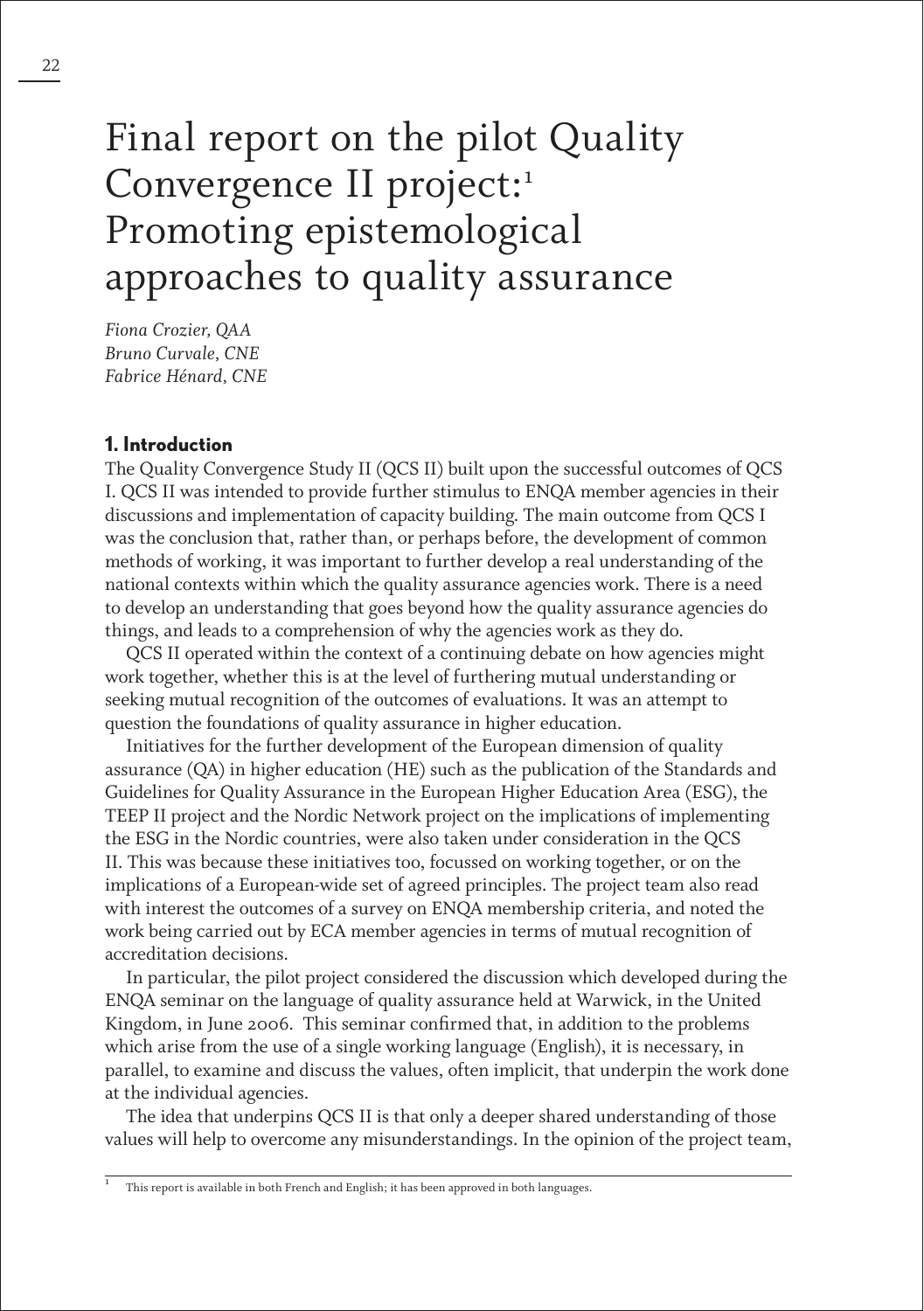the recognition of the importance of what lies beneath the surface in agencies' work is essential to the development of the European Higher Education Area (EHEA). What is regarded as beyond question in one country may not be regarded as such in another. If it is implicit in the modus operandi of one agency and therefore not discussed, a second agency may simply believe that it is of no importance. Thus, in the case of processes that are, on the surface similar, there is an assumption that the outcomes of the processes are the same. Working relationships within ENQA are constantly confronted with these unspoken and intercultural dimensions.

The QCS II project chose to work towards understanding the values that underpin QA, in order to help provide better insight and inform capacity building between and within agencies.

### **2. Methodology and timescale**

This pilot project ran over a period of one year (January to December 2006). It was guided by two agencies, CNE and QAA, who set up a steering group composed of Fiona Crozier (QAA), Bruno Curvale (CNE) and Fabrice Hénard (CNE).

The method consisted of inviting the ENQA member agencies to react and respond to four notions<sup>2</sup> which are usually present in any discourse about QA in higher education: independence, peer review, transparency and results. The main phases of the method were:

- the agreement of the four notions and the development of a questionnaire (attached at annex B) about those notions (April to June 2006),
- a consultation period when the questionnaires were sent to all member agencies of ENQA (July to October 2006),
- analysis of the completed questionnaires (October to November 2006) and
- the writing of a report (November to December 2006).

It was agreed that the results of the questionnaire should not be published – the aim of the project was not to debate whether or not responses were good or bad, right or wrong, nor to comment on perceived good practice, but to consider the conditions, feasibility and interest in an epistemological debate amongst QA practitioners.

The steering group was supported in its work by four experts chosen for their academic background (Philosophy, History, Social Sciences) and because they represented different areas of Europe (Bulgaria, France, Portugal and UK). All are academics with some knowledge of QA in their national context. It was a deliberate decision not to have a QA expert on the panel; this role was fulfilled by the three members of the steering group. Working with such a group of experts proved to be a real success and greatly enriched the project.

The input of the experts and their interest in the project was invaluable to the steering group. The experts agreed that the decision to focus on four notions (independence, peer review, transparency and results), and to ask agencies to concentrate on the values that underpinned those themes or notions in their context was a good approach. They were involved in the design of the questionnaire that

<sup>2</sup> For the purposes of this project, the word "notion" refers to a concept or idea that is common to many European models of QA in HE, for example, peer review. The word "value" is used to discuss the values that underpin the four notions on which the questionnaire was based.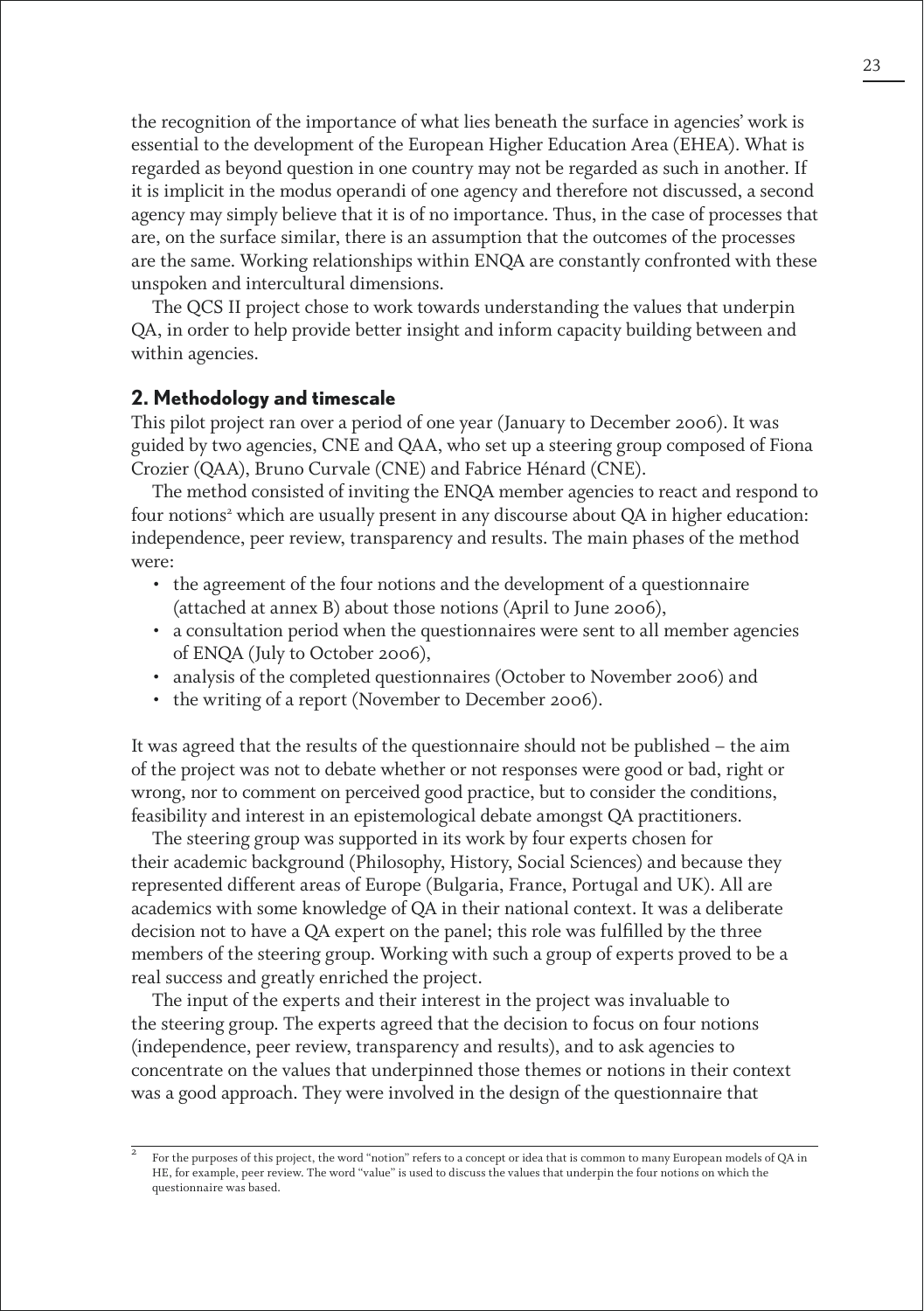was subsequently sent to all agencies, and they assisted in the analysis of the results. The discussions between the experts and the steering group at the two meetings held were both interesting and challenging. It was very useful for the project group to be confronted with the alternative and challenging views of HE and QA in HE that were raised by the experts.

The outcomes reported below should be viewed with caution: they emerged from the reactions to and reflections on the responses to the questionnaire of a small group of people (the experts and the steering group).

#### **3. The responses to the questionnaire**

Thirteen agencies and the evaluation unit of the European University Association responded to the questionnaire; this represents 47% of agencies that regularly participate in ENQA activities (the list of respondents is attached as annex A).

The development of the questionnaire and the responses to it provided both steering group members and experts with an opportunity for reflection: this was also true for the experts. Mutual comprehension between QA agencies and HEIs needs to be worked at and projects of this type offer the opportunity to interact positively.

For example, the experts brought to the project their own perceptions of QA. They did not only react to the agencies' responses, but also to what they perceived to be missing or unsaid. The members of the steering group were thus confronted not only with what might be implicit within their own national context but also with what is unquestioned or implicit across agencies as a whole. This reinforces the idea that it is important for agencies to explain more clearly, to HE providers and the public in general, their objectives and their approach to quality through the processes they develop.

The experts were surprised by some of the things that they perceived to be "unsaid" or unimportant, whereas for the steering group, sometimes these things were implicitly understood. It is often these implicit values that are used by agencies to underpin their argument.

For example, some agencies did not mention that their methodologies are the result of a process of dialogue and consensus between them and their stakeholders, with the result that the experts thought that such agencies used their procedures as a justification for their actions. In fact, such debate is a positive feature of the modus operandi of the agencies concerned.

A more systematic approach to discussion or reflection would allow agencies to improve their position in a national or international debate on QA in HE. Indeed, the experts were of the opinion that the responses to the questionnaires were often defensive and that the agencies should be more self-confident, as they felt that this is one of the conditions necessary for a robust debate between partners/stakeholders.

The four notions proposed – independence, peer evaluation, transparency and results – are integral to the various models of QA found in the European context. The debate with the experts allowed for the questioning of these notions.

#### **3.1 INDEPENDENCE**

This notion attracted the most detailed responses. Independence is at the heart of the majority of agencies in terms of the justification of their legitimacy (an issue dealt with in detail later in this report). However, it is necessary to distinguish between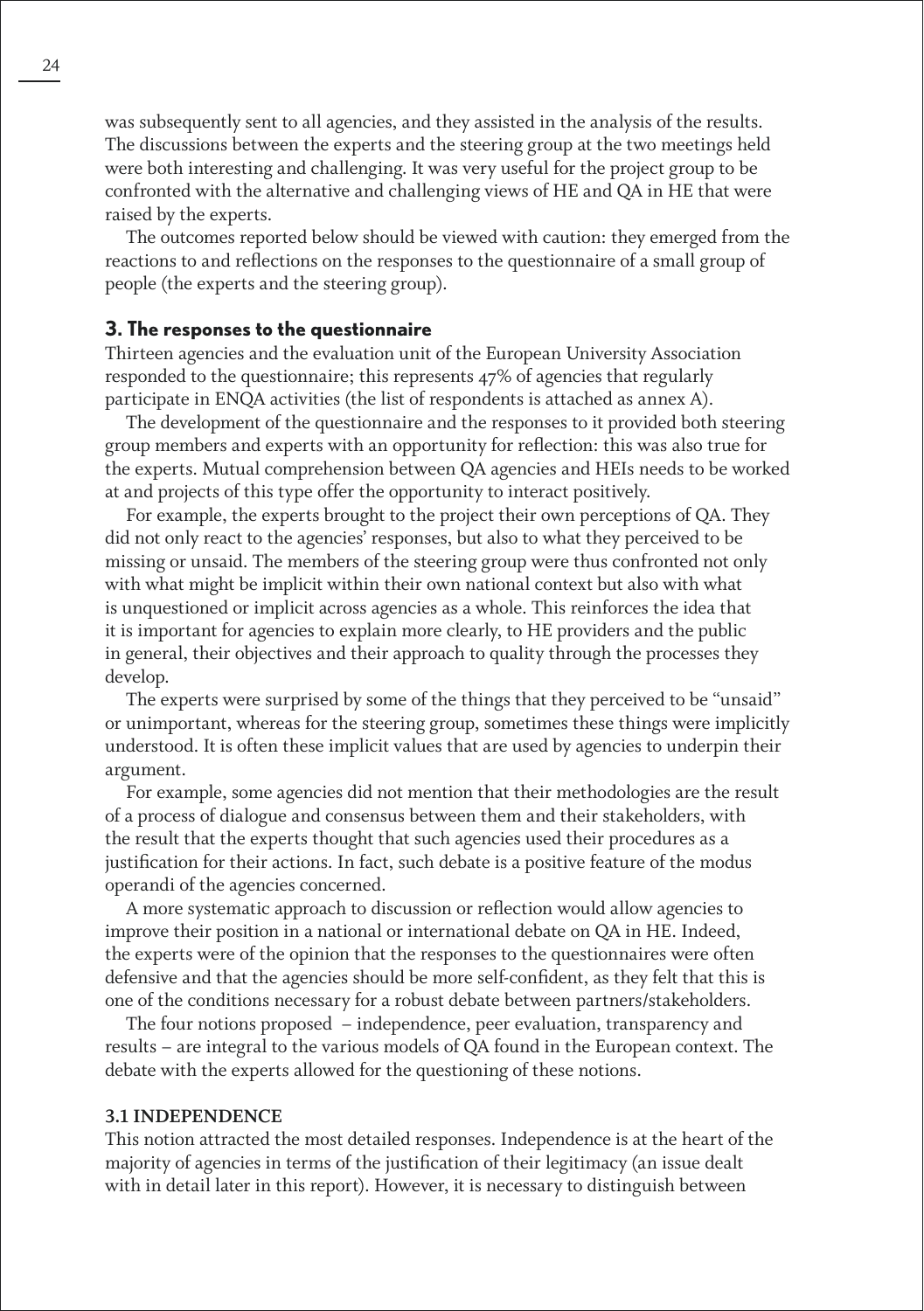independence and autonomy: an agency may be independent, in the sense that the judgements it makes formally on the basis of recommendations of its evaluation teams are independent judgements, and are not influenced by the views of stakeholders. But it can rarely operate autonomously from those to whom it provides a service - these include providers of higher education (institutions), potential and current students, government and employers. All these are the agency's raison d'être and it provides a service to them.

In addition, many responses showed that the words "independence" and "autonomy" are used interchangeably, giving rise to a problem of vocabulary (see the parallel report on the ENQA seminar "Language of Quality Assurance", Warwick, June 2006 for further detail).

The responses also show that it is necessary to distinguish between the question of the legitimacy of an agency and the question of the acceptability of its results by others (universities, ministries etc).

#### **3.2 PEER REVIEW**

Whatever the process of QA used (audit, institutional or programme evaluation, accreditation…), peer review of some sort exists at the heart of every evaluation. It is an attempt to allow the evaluation to operate in the most objective and yet acceptable way possible.

The notion of peer review is understood differently by different agencies each of whom has its own idea of what the term means. In certain cases, the peers can only be drawn from a pool of university professors, in others from the entire pool of personnel relevant to the evaluation in question. The participation of students in evaluation procedures raises more questions about the legitimacy of those who participate in the judgement-making and advisory processes.

In the end, the way in which evaluation procedures apply peer review varies between agencies and depends on their concept of what is or is not acceptable. For example, in some cases, peers carry out the review but an agency officer writes or edits the final report. In others, it is the responsibility of the peer reviewers to write the report.

The matter of objectivity is also crucial. Peer evaluation has many features in common with academic judgement, and it is for this reason that it cannot be rendered completely objective by making it subject to a set of rules. It is also possible that one panel of peers might reach a different conclusion to another panel on the same evaluation. This can lead to disputes regarding the outcomes of evaluations, or the use of appeal procedures.

#### **3.3 TRANSPARENCY**

Transparency was cited by some agencies as something that helped them to reflect on their professionalism. The more an agency is transparent, the more it feels professional.

Interestingly the notion of transparency is not generally demonstrated through the discussion of principles, but more often through a technical description of the methods and procedures used. Transparency is the notion that most easily lends itself to technical discourse.

This notion was also used by the agencies to demonstrate legitimacy. However, is transparency of function enough in itself to assure legitimacy in the eyes of stakeholders? The experts were of the opinion that transparency was not necessarily a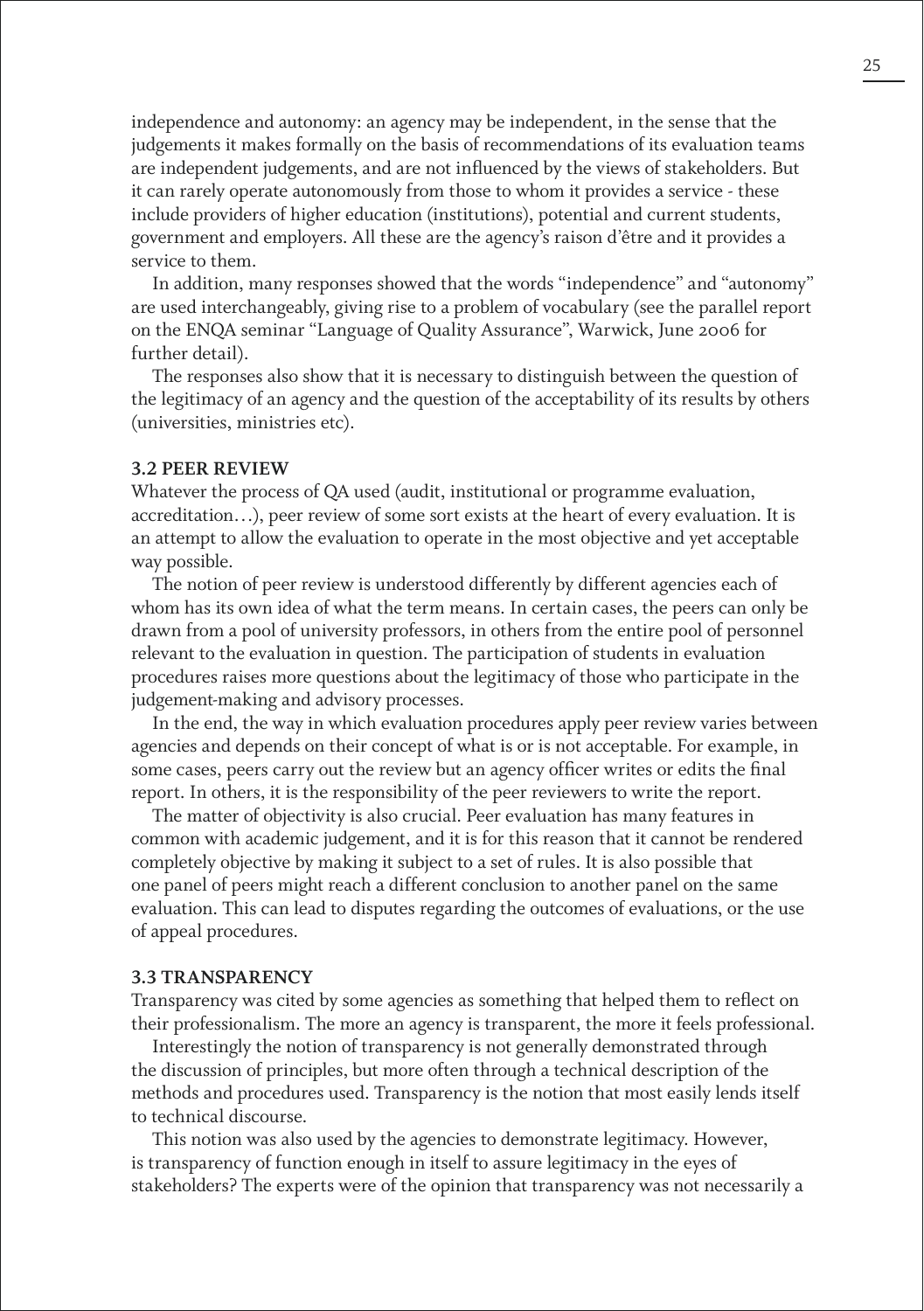positive notion. It is possible for the notion of transparency to be abused since claims can be made that procedures are straightforward and openly available for scrutiny, but are often then carried out subjectively.

Some responses highlighted a lack of criteria to address this value. How does one judge the transparency of an agency, of an evaluation method, or of the result of an evaluation without the necessary criteria? On the other hand, does a lack of transparency necessarily mean that the process or the judgement is unreliable?

Can one assume that there is a lack of criteria because agencies do not make the values that underpin transparency explicit or stable? If so, such a notion may risk losing its sense and place in QA in HE if there are no explicit and agreed criteria to demonstrate its importance.

#### **3.4 RESULTS OF EVALUATIONS**

This value was not discussed in detail in the responses. However, in some, a political dimension to results emerged.

Agencies gain some of their legitimacy through their mission to carry out a certain task – be it to make accreditation decisions, carry out audits, make public the results of an evaluation at subject or institutional level, safeguard standards and so on. It is difficult for them to question this task or mission. It may also underline the fact that agencies usually act within a framework designed by others (i.e. Governments, rector's conference etc.).

#### **3.5 CONCLUSIONS FROM THE OUTCOMES OF THE QUESTIONNAIRE**

To conclude this section of the report, the four notions chosen for the questionnaire led to responses which highlighted the authority/legitimacy of agency practices. Interestingly none of the responses suggested that the wrong notions had been chosen or that the agency concerned did not believe one of the notions to be important. Can we therefore deduce that the legitimacy of the work of agencies is focussed on these four notions and the values that underpin them?

#### **4. Legitimacy: a central matter**

The QCS I study showed that the systematic organisation of quality assurance mechanisms is the result of interaction between partners (agencies, higher education providers, ministers etc). It suggested that there is no single definition or concept of quality. Rather the enhancement of quality in HE is the result of interaction between stakeholders.

The QCS II study, for its part, turned the thoughts towards the acceptability of the results of evaluations; that is, towards the conditions that must be fulfilled before the results of evaluations – be they recommendations, assessment or accreditation decisions – are recognised as well-founded and legitimate. This is an important question because evaluation results impact on the decision-making processes in individual higher education providers and also on the decisions made by other stakeholders.

In their responses to the questionnaire, the agencies tried to show the validity of their work by mentioning the mandate given to them, and their endeavours to ensure that the judgements that they published were governed by justice and equity. They immediately focused on virtue – to do well what has to be done – and sought to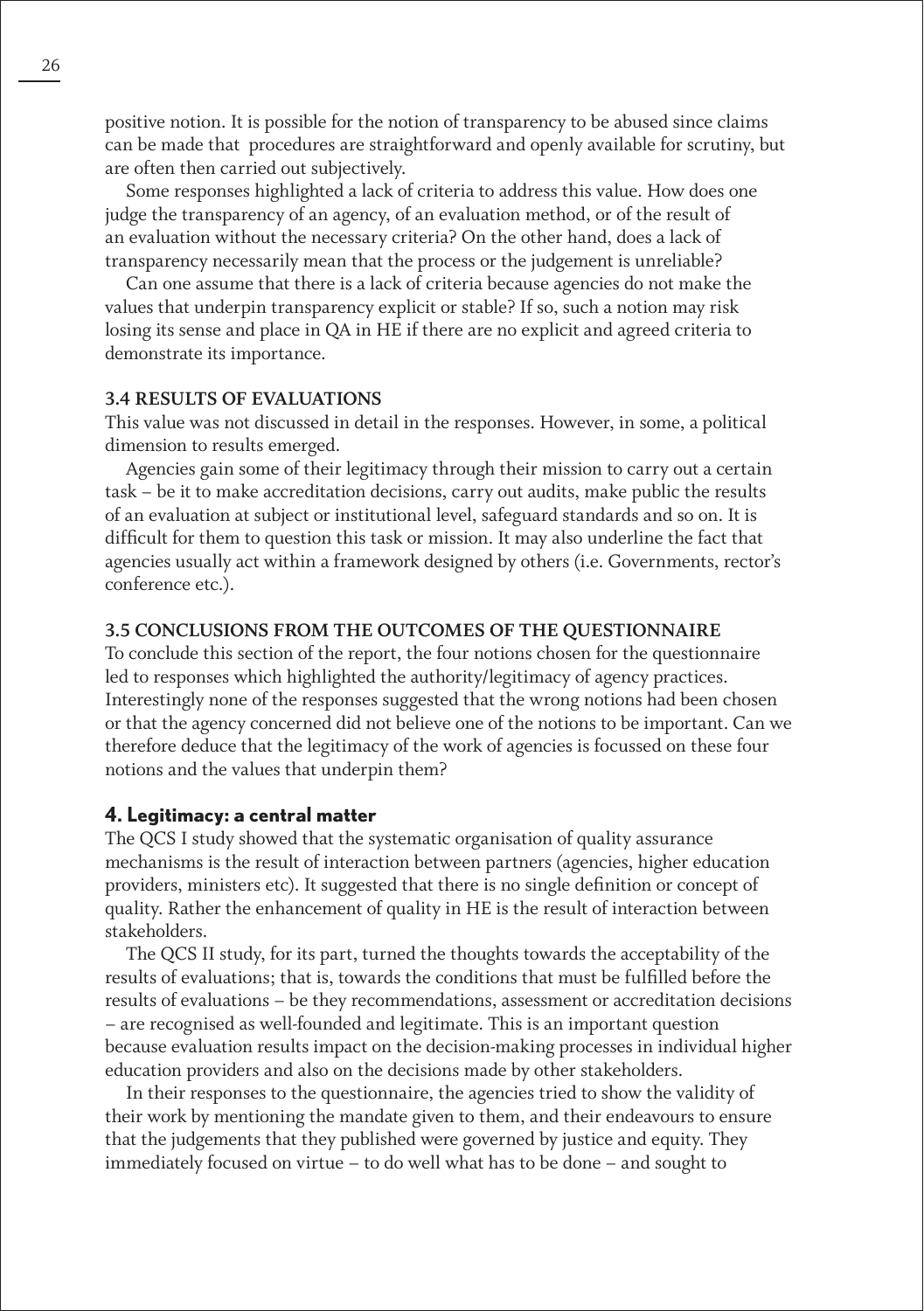demonstrate that they were reliable and credible by putting forward a definition of professionalism based on the notions of transparency, independence and utility.

It is possible that this tendency towards justification was caused in part by the way in which the questionnaire was designed, but the experts did not believe that to be the case. Rather they saw it as a sign that the agencies lacked a certain amount of self-confidence.

It may also be due to the fact that agencies are not used to questioning their own activities. They do not tend to challenge the frameworks that form the basis of their raison d'etre and to question the political decisions that impact on their work. They resolutely see themselves as operators of a set of procedures and defend themselves against encroaching on the territory of those that they see as political decision makers or the academic world.

The experts, a little provocatively (which was the nature of the relationship between them and the project steering group) wish to question the agencies on that essential area of their work: the results of evaluations. They invite them to consider more closely the nature of the judgements that they make and the notions of objectivity and transparency, not just the political dimension of quality assurance.

The pilot QCS II project calls on agencies to consider more carefully the most fundamental questions.

#### **5. Respect for the process is not enough**

Beyond the confines of QCS II, the matter of legitimacy is currently a topical one. It is of central importance for agencies.3

Just as agencies do their utmost to demonstrate their transparency and independence; it would seem that respect for such values is not enough to underpin legitimacy. The outcomes of evaluations, which play an important part in higher education, claim to be the result of technical procedures and thus, entirely objective. But is this really the case?

A look at the ESG can help to clarify things: they refer to the conditions necessary for evaluation results to be legitimate. Part one of the ESG addresses the legitimacy of the objectives of evaluation and parts 2 and 3 address the legitimacy of the processes and the results. Despite that, does strict adherence to the ESG lead automatically to legitimate and acceptable decisions? Those who run evaluations know from experience that one can only evaluate something if one knows its purpose. Will the procedures associated with an evaluation always come up with the right result? Can something really be evaluated if its own objectives are not taken into account in the process? So, what really leads to legitimacy and acceptability of results?

#### **6. The political nature of evaluation**

Agencies cannot claim to work outside the political arena. Their results are used by decision-makers and higher education providers to steer higher education systems and to appraise their quality. If the agencies do not take this into account, don't they risk, behind the façade of independence, being exploited? Doesn't this position make dialogue with HE providers more difficult?

<sup>3</sup> Cf. the Council of Europe seminar in Strasbourg on 18th and 19th September 2006 which focussed on "quality assurance and its legitimacy in higher education: the role of universities and national authorities."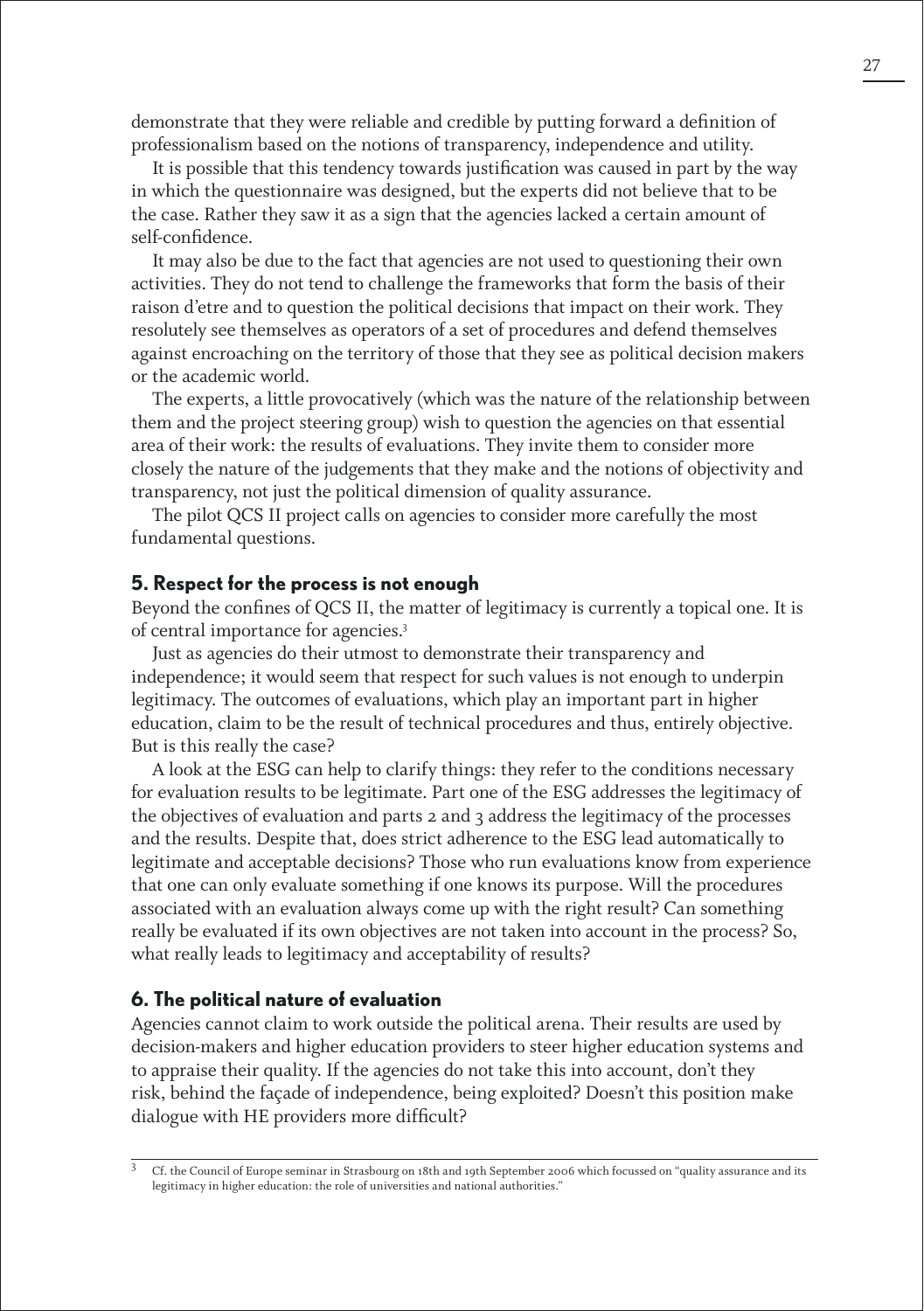# **7. To take things further**

The limitations of a procedural approach, and the recognition of these limitations, oblige the agencies to reflect on the matter. The following scenarios could usefully form the basis of some systematic reflection on their part in order to reinforce the quality of the link that binds the agencies to their partners:

- The agencies are part of many actors in the higher education system. They are independent but not, however, necessarily autonomous. So where does the balance lie? What is the necessary distance – needed for evaluations – between agencies and higher education providers (which is the translation of the notion of independence in external evaluation) and the proximity which will allow for an understanding of the higher education system within which individual institutions are operating?
- Peer evaluation is supposed to guarantee the legitimacy of an evaluation since it means that the system is being evaluated by those who understand it. This notion is generally shared by policy makers and by the academic world. It is not, however, exempt from criticism, because it is not enough to guarantee the acceptability of results. So, how can we consider the link between those who are being evaluated and the agencies that carry the evaluations out? How can we discuss the link between agencies' activities and their purpose? The question of legitimacy is a collective one – shouldn't the debate therefore involve all parties with an interest in higher education?
- It is difficult for agencies to think about evaluation without considering the aims of higher education. Aren't they right, along with other parties in the higher education system, to ask themselves what sort of results that system really needs from evaluations?

Finally, it seems sensible to continue the questions opened up by this project to avoid the notions of independence, transparency and objectivity playing too exhaustive a role in the development of methodologies. Thus agencies may, in the spirit of openness, be able to fully play their part in higher education systems.

The project steering group wishes to thank the experts who provided them with so much help throughout the QCS II study:

**Dr Colin Brooks**, *Higher Education Academy, United Kingdom* **Dr Licinio Lima***, University of Minho, Portugal* **Dr Philippe Saltel**, *University of Grenoble II Pierre-Mendès-France, France* **Prof Dr Alexander Shurbanov**, *University of Sofia, Bulgaria*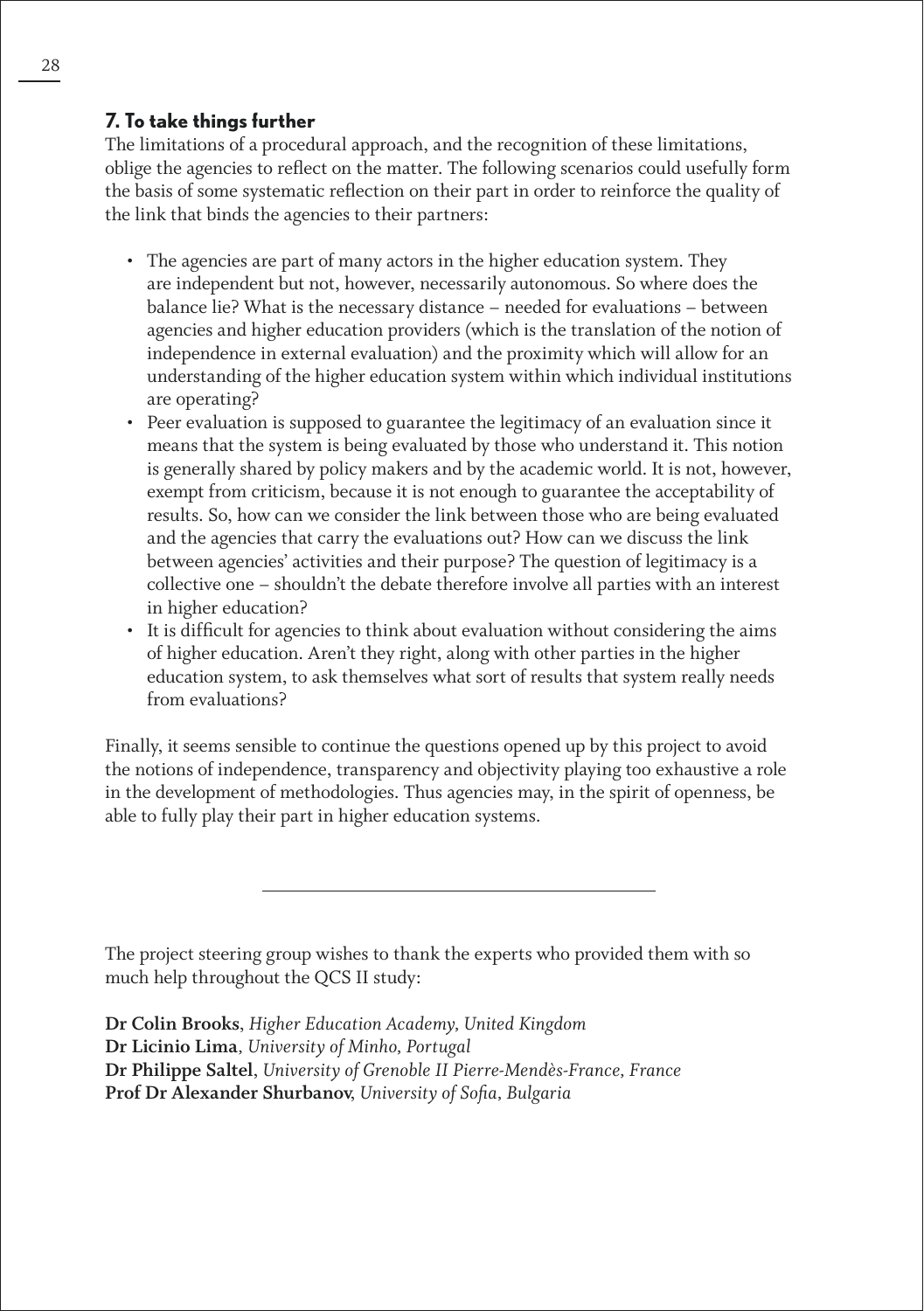# Rapport final de l'étude pilote Quality convergence II4 « Pour des approches épistémologiques de l'assurance qualité »

*Fiona Crozier, QAA Bruno Curvale, CNE Fabrice Hénard, CNE*

## **1. Introduction**

L'étude pilote Quality Convergence Study II (QCS II) s'inscrit dans la continuité des conclusions de la première étude sur la convergence européenne dans le domaine du management de la qualité dans l'enseignement supérieur, QCS I. Cette dernière visait à renforcer les capacités de débat entre les agences membres d'ENQA et à développer leurs compétences. Elle a notamment mis en exergue l'importance des contextes nationaux et leur influence sur le fonctionnement des agences. L'étude soulignait l'intérêt d'approfondir la compréhension des contextes nationaux préalablement à la mise au point de méthodes de travail communes. Ce besoin de compréhension va au-delà de la simple connaissance des savoir-faire (le comment) pour s'attacher aussi aux raisons (le pourquoi) conduisant les agences à agir comme elles le font.

QCS II poursuit ce questionnement des agences sur leurs modes de travail, que ce soit pour approfondir la compréhension mutuelle ou pour aboutir à la reconnaissance des résultats d'évaluation. Il s'agit de s'interroger sur les fondements de l'assurance qualité dans l'enseignement supérieur.

Les initiatives pour le développement de la dimension européenne de l'assurance qualité, telles la publication des références européennes en matière de management de la qualité, l'étude Trans-European evaluation project (TEEP II) sur l'évaluation des programmes Erasmus Mundus ou celle du réseau des agences scandinaves portant sur les implications nationales des références européennes, ont été prises en considération, car elles aussi ont mis l'accent sur les façons de travailler ensemble et sur les implications des grands principes partagés à l'échelle européenne. Le groupe de pilotage s'est également intéressé aux résultats d'une étude interne sur les critères d'adhésion à ENQA. Il s'est aussi penché sur le travail mené par ECA en termes de reconnaissance mutuelle des résultats des processus d'accréditation.

Le groupe de pilotage a porté une attention particulière aux débats menés lors du séminaire ENQA sur la terminologie de l'assurance qualité (Warwick, juin 2006). Ce séminaire a confirmé qu'au-delà d'une réflexion sur les problèmes de compréhension soulevés par l'utilisation d'une langue de travail unique (l'anglais), il est nécessaire

<sup>4</sup> Ce rapport a été rédigé parallèlement en langues anglaise et française. Il a été validé dans les deux langues.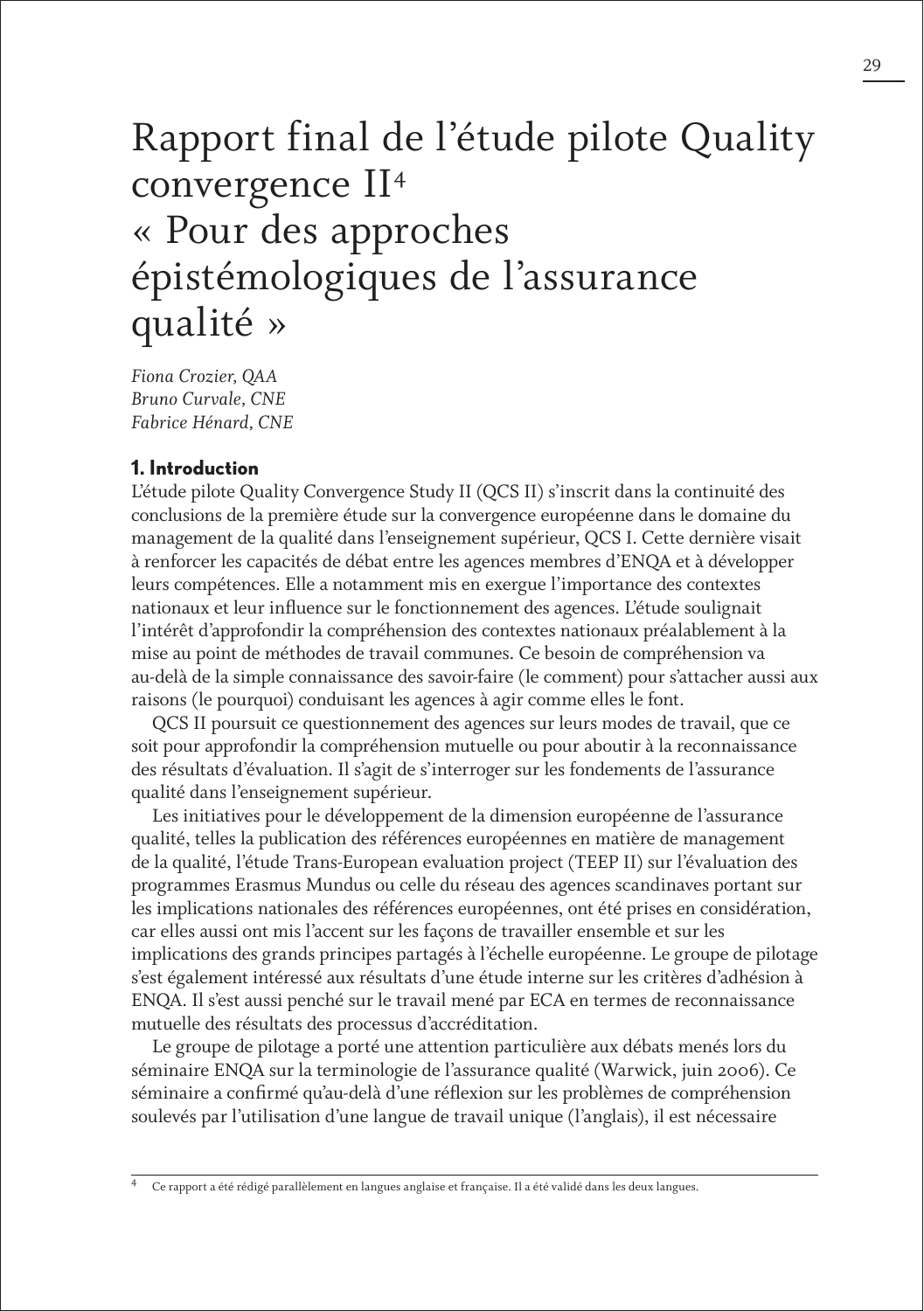d'avoir, en parallèle, un débat sur les valeurs, souvent implicites, qui fondent les activités des agences.

L'idée qui sous-tend QCS II est que seule une meilleure connaissance partagée de ces valeurs permettra de dépasser certaines incompréhensions. Le groupe de pilotage juge essentielle l'identification des dimensions implicites du travail des agences : ce qui pose question dans tel pays ne s'envisage peut-être pas de la même façon dans tel autre. Quand la dimension implicite n'est pas objet de débat, les pratiques d'une agence n'induisent pas forcément de questionnement de la part des autres agences. Ainsi, une agence peut considérer à tort, en raison de la similitude des méthodes, que les finalités poursuivies par une autre agence sont les mêmes que les siennes. Les relations de travail au sein d'ENQA sont en permanence confrontées à ces dimensions implicites et interculturelles.

#### **2. Méthodologie et calendrier**

Cette étude est un projet pilote qui s'est déroulé sur un an (de janvier à décembre 2006). Il a été conduit par deux agences (CNÉ et QAA) qui ont constitué un groupe de pilotage composé de Fiona Crozier (QAA), Bruno Curvale (CNÉ) et Fabrice Hénard (CNÉ).

La méthode retenue a été d'inviter les agences d'ENQA à exprimer leurs points de vue et à réagir sur quatre notions<sup>5</sup> habituellement utilisées dans le domaine de l'assurance qualité : l'indépendance, l'évaluation par les pairs, la transparence et les résultats.

Les principales étapes de la procédure ont été les suivantes:

- élaboration du questionnaire, présenté en annexe B (d'avril à juin 2006) ;
- consultation de l'ensemble des agences membres d'ENQA (de juillet à octobre 2006) ;
- analyse des réponses au questionnaire (d'octobre à novembre 2006) ;
- rédaction du rapport (de novembre à décembre 2006).

Il a été décidé que les réponses du questionnaire ne seraient pas publiées. L'objectif de l'étude n'était pas de débattre sur le fait de savoir si les réponses étaient correctes ou non, ni de repérer des bonnes pratiques. Il s'agissait d'analyser les conditions, la possibilité et l'intérêt d'un débat de nature épistémologique entre praticiens de l'assurance qualité.

Le groupe de pilotage a travaillé en collaboration avec quatre experts originaires de quatre pays différents (Bulgarie, France, Portugal et Royaume-Uni) et choisis pour leurs compétences académiques (philosophie, histoire, sciences sociales). Ces quatre universitaires connaissaient les systèmes d'assurance qualité de leur pays et ont beaucoup enrichi le projet. Il a été décidé de ne pas recruter d'expert en assurance qualité (ce rôle était assuré par les trois membres du groupe de pilotage).

Les apports de ces experts et leur intérêt pour cette étude ont été précieux au groupe de pilotage. Ils ont confirmé l'intérêt de l'approche centrée sur les notions d'indépendance, d'évaluation par les pairs, de transparence et de résultats et sur une demande aux agences de s'interroger sur les valeurs qui étayent ces notions en fonction

<sup>5</sup> Dans le cadre de ce projet, le mot notion renvoie à une idée ou à un élément présent dans de nombreux modèles européens de l'assurance qualité de l'enseignement supérieur, par exemple : l'évaluation par les pairs. Le mot valeur renvoie ici aux idées utilisées par les agences pour justifier les notions proposées à leur réflexion dans le questionnaire.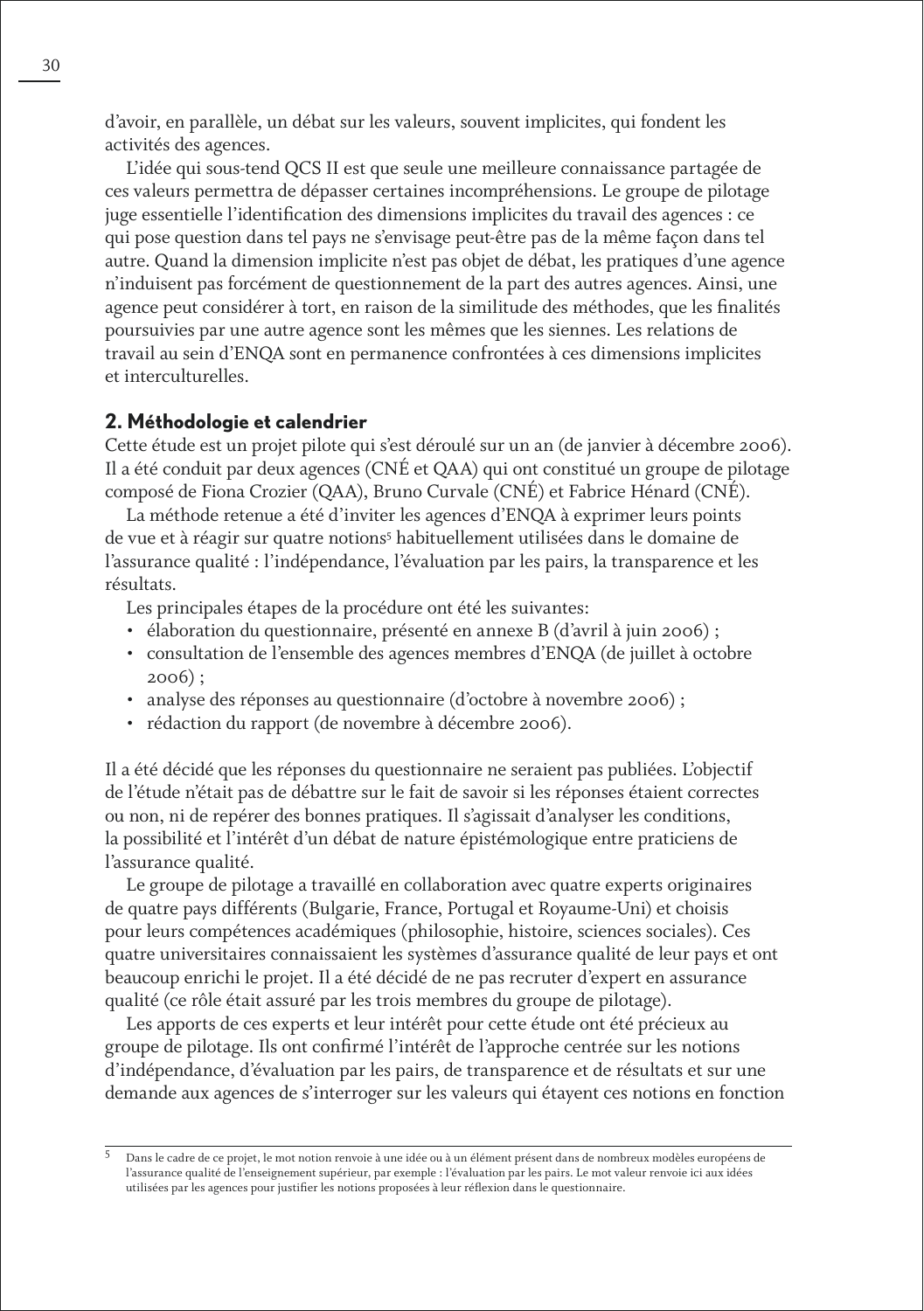de leur propre contexte. Les experts ont été associés à l'élaboration du questionnaire et ont contribué à l'analyse des réponses. Les discussions entre eux et le groupe de pilotage ont été stimulantes. Ce dernier a jugé très intéressant d'être confronté aux points de vue alternatifs et provocateurs des experts sur l'enseignement supérieur et l'assurance qualité.

Les considérations rapportées ci-dessous n'engagent pas les institutions dont sont membres les auteurs. Elles résultent des réactions et des réflexions de ce petit groupe de personnes.

#### **3. Les réponses au questionnaire**

Treize agences, ainsi que l'unité d'évaluation institutionnelle de l'EUA ont répondu au questionnaire, soit 47 % des organismes qui participent régulièrement aux activités d'ENQA (la liste est présentée en annexe A).

La mise au point du questionnaire et les réponses correspondantes ont offert des occasions de réflexion pour le groupe de pilotage comme pour les experts. La compréhension mutuelle entre les agences et les établissements d'enseignement supérieur a besoin d'être pensée en commun. Des projets de ce type en fournissent l'occasion.

C'est ainsi que les experts ont enrichi l'étude de leurs propres perceptions de l'assurance qualité ; ils ont réagi aux réponses des agences, mais ont aussi exprimé leurs opinions sur ce qui manquait ou ce qui relevait du non-dit. À cette occasion, le groupe de pilotage a compris que les agences se trouvaient confrontées non seulement aux dimensions implicites qui perturbent les relations qu'elles entretiennent entre elles, mais aussi à une part d'implicite commune à toutes mais qu'elles ne partagent pas nécessairement avec leurs autres partenaires. Ce constat renforce l'idée qu'il est important de mieux expliquer aux établissements d'enseignement supérieur et à leurs publics les objectifs et les approches des démarches qualité développées par les agences.

Les experts ont été surpris par le nombre de réponses qui, selon eux, ne traitaient pas certains aspects, alors que pour le groupe de pilotage ces aspects étaient tellement évidents qu'ils n'avaient pas à être mentionnés. Les agences interrogées ont souvent employé ces valeurs implicites pour étayer leurs arguments.

Ainsi, certaines agences oublient de rappeler, en présentant leurs méthodes, que ces dernières sont le résultat d'un dialogue et d'un consensus avec leurs partenaires. Il en résulte que les experts ont considéré que les agences mettaient en avant leurs procédures pour justifier leur action et se protéger, alors même que leur démarche traduisait en fait une réelle ouverture vers les partenaires et les établissements.

Une approche plus méthodique des discussions ou des réflexions permettrait aux agences de conforter leur position dans les débats nationaux ou internationaux sur l'assurance qualité. En effet, les experts ont estimé que les réponses au questionnaire étaient souvent défensives et qu'il serait dans l'intérêt des agences d'acquérir plus de confiance en elles-mêmes. C'est, selon eux, une des conditions de la vigueur du débat entre partenaires dans l'enseignement supérieur.

Les quatre notions proposées (indépendance, évaluation par les pairs, transparence et résultats) font référence à un modèle de procédures d'assurance qualité. Le débat avec les experts fut l'occasion d'examiner ces notions, caractéristiques du modèle européen d'assurance qualité.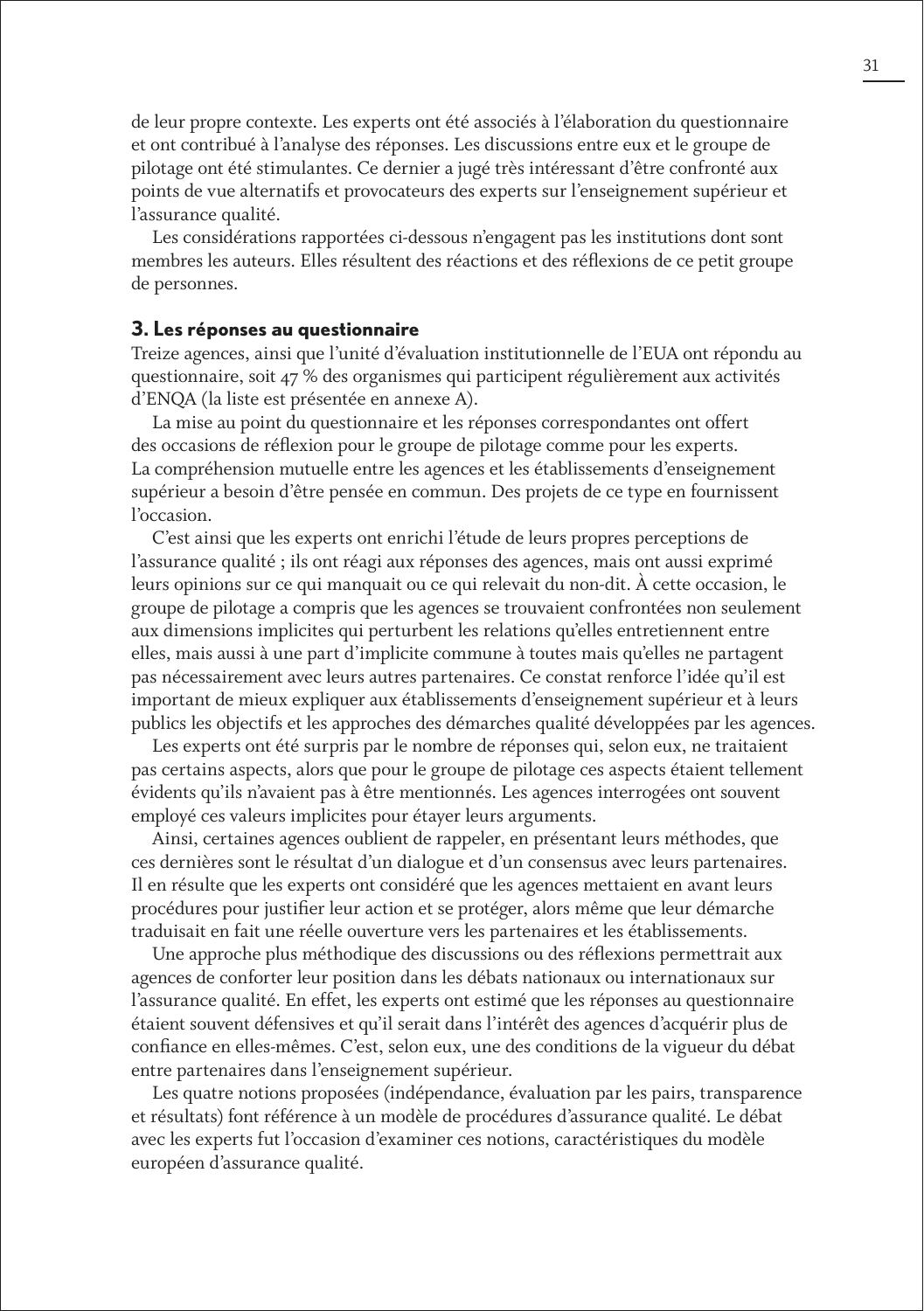### **3.1 INDÉPENDANCE**

Cette notion a suscité les réponses les plus détaillées. L'indépendance est au cœur des préoccupations de la majorité des agences quand elles cherchent à justifier leur légitimité. Il est nécessaire ici de distinguer indépendance et autonomie : une agence est indépendante dans le sens où les jugements qu'elle formule sur la base formelle des recommandations des équipes d'experts sont indépendants et non influencés par les points de vue des parties prenantes. En revanche, une agence peut rarement opérer de manière autonome par rapport à ceux à qui elle fournit un service - les établissements, les étudiants (présents ou à venir), les gouvernements et les employeurs. Ce sont ces groupes qui justifient l'existence même de l'agence, dont la mission est de leur rendre ce service.

En outre, de nombreuses réponses révèlent que les mots « indépendance » et « autonomie » sont employés de manière interchangeable pour signifier l'une ou l'autre notion, démontrant par là un problème de vocabulaire.

Enfin, les réponses montrent qu'il est également nécessaire de distinguer entre la question de la légitimité de l'agence et celle de l'acceptabilité de ses résultats par ses partenaires.

#### **3.2 ÉVALUATION PAR LES PAIRS**

Quelles que soient les procédures d'assurance qualité utilisées (audit, évaluation institutionnelle, accréditation, etc), l'évaluation par les pairs est le pivot de l'évaluation. Elle cherche à rendre l'évaluation la plus objective et satisfaisante possible.

La notion de pairs est comprise différemment par les agences, qui en ont une conception plus ou moins large. Dans certains cas, les pairs sont uniquement des professeurs d'université ; dans d'autres cas, il peut s'agir de toute personne dont le domaine personnel d'expertise est pertinent compte tenu de l'évaluation menée. La participation des étudiants aux procédures d'évaluation amène d'autres questions sur la légitimité de ceux qui participent à l'élaboration des appréciations et des avis.

En définitive, la conduite des procédures d'évaluation par les pairs varient selon les agences et correspondent à des conceptions différentes sur ce qui est acceptable ou non. Dans certains cas, par exemple, les pairs font l'expertise, mais un chef de projet de l'agence – qui n'est pas un pair – écrit le rapport final ou en vérifie la rédaction. Dans d'autres cas, seuls les pairs sont chargés de la rédaction des rapports.

La question de l'objectivité des jugements est aussi cruciale. L'évaluation par les pairs présente de nombreux points communs avec le jugement académique. Pour cette raison, le jugement ne peut être tenu pour totalement objectif du seul fait de l'application de méthodes ou de techniques. Il est ainsi tout à fait possible, et acceptable, qu'un panel de pairs aboutisse à des conclusions différentes de celles d'un autre panel qui travaillerait sur la même évaluation. Tout ceci justifie le débat contradictoire sur les résultats ou, le cas échéant, sur les procédures d'appel.

#### **3.3 TRANSPARENCE**

La transparence a été citée par quelques agences comme étant l'objectif les incitant à réfléchir sur leur professionnalisme. En bref, plus une agence est transparente dans son fonctionnement et plus elle se juge professionnelle.

Il est intéressant de constater que la notion de transparence n'est généralement pas abordée à travers une démonstration de principes, mais le plus souvent au moyen d'une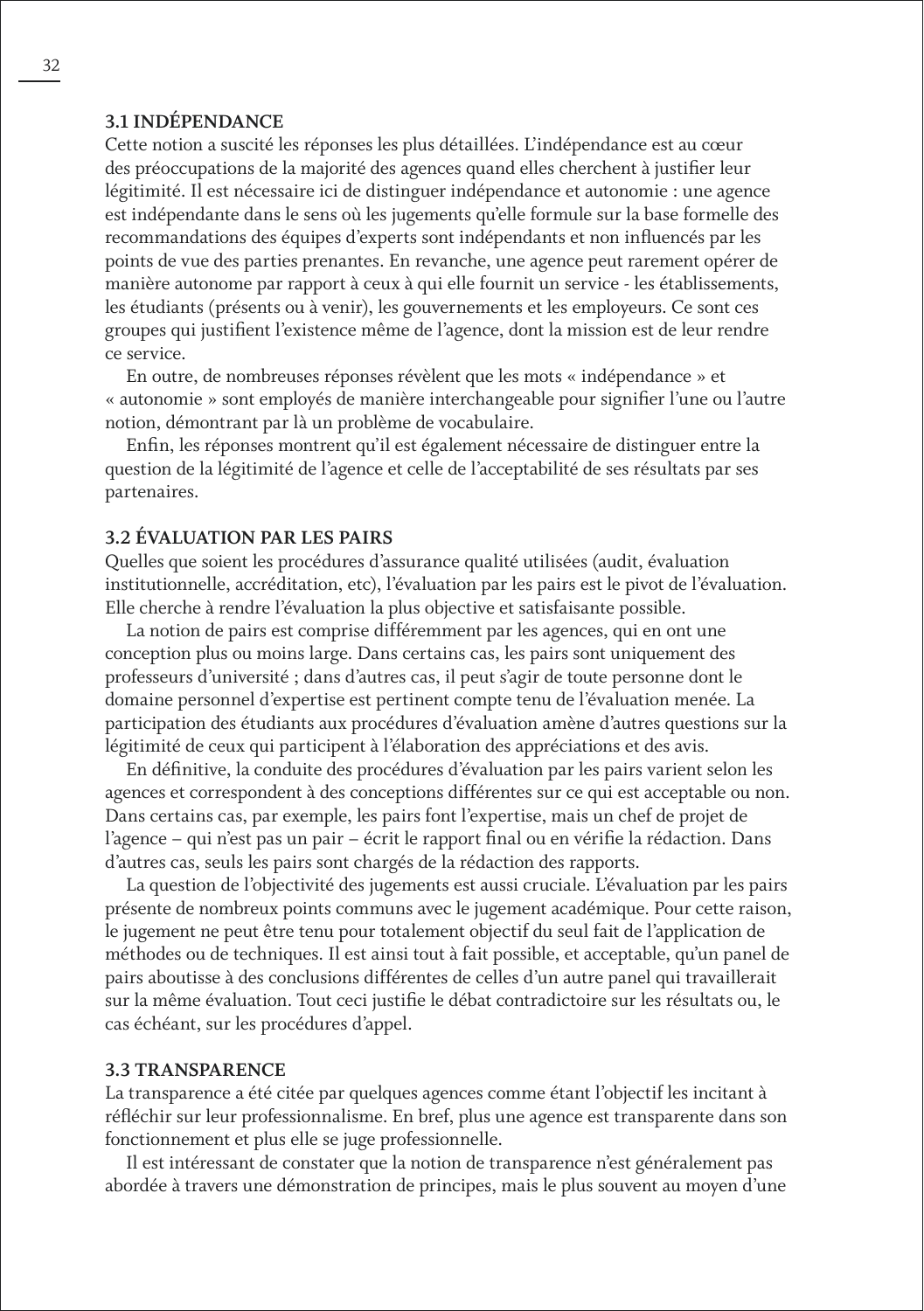description de nature technique des méthodes et des procédures utilisées. C'est une notion qui amène naturellement des discours de nature technique.

Les agences utilisent aussi cette notion pour démontrer leur légitimité. Cependant, la transparence des fonctionnements est-elle suffisante pour garantir la légitimité des agences aux yeux des parties prenantes ? Les experts ont estimé que la transparence n'est pas forcément une notion positive, car elle peut en effet être considérée comme abusive par le fait qu'elle prétendrait rendre limpide des mécanismes qui sont de nature subjective.

Certaines agences ont souligné l'absence de critères pour juger de la qualité de la transparence. Comment dès lors, étant dépourvu de critères, peut-on juger la transparence d'une agence, d'une méthode d'évaluation ou d'une décision ? Par ailleurs, un défaut de transparence signifie-t-il nécessairement qu'une pratique ou un jugement sont mal fondés ou peu judicieux ?

Enfin, doit-on supposer que cette absence de critères s'explique par le peu d'importance que les agences accorderaient à la stabilité et à l'énoncé explicite des valeurs qui sous-tendent la transparence ? La question paraît importante. Cette notion risque de perdre son sens et sa place dans l'assurance qualité de l'enseignement supérieur si l'on ne peut l'apprécier à l'aide de critères.

#### **3.4 RÉSULTATS**

Cette valeur n'a pas fait l'objet de développements détaillés dans les réponses. Cependant, quelques-unes d'entre elles ont souligné la dimension politique de la notion de résultat.

Les agences ont acquis une partie de leur légitimité du fait de leur mission qui leur impose d'accomplir certaines activités, que ce soit conduire des audits, rendre publics les résultats d'une évaluation au niveau de la discipline ou de l'établissement, protéger les standards de qualité, etc. Il est, par définition, difficile pour elles de repenser ces activités ou ces missions. Cela met également en évidence le fait que les agences travaillent habituellement dans un cadre défini par d'autres acteurs (les gouvernements, les conférences de présidents d'université, etc).

#### **3.5 CONCLUSION SUR LES RÉSULTATS DU QUESTIONNAIRE**

En conclusion de ce chapitre, les réponses aux quatre notions choisies pour le questionnaire insistent sur l'autorité, la légitimité et les pratiques des agences. Aucune des réponses n'a évoqué le fait que les notions sélectionnées n'étaient peut-être pas les plus pertinentes pour décrire le travail des agences ; aucune n'a dénié leur importance. Peut-on déduire de ce constat que la légitimité du travail des agences est véritablement guidée par ces quatre notions et les valeurs qui les sous-tendent ?

#### **4. La légitimité comme question centrale**

L'étude QCS I a montré l'organisation systémique des mécanismes d'assurance qualité et mis en évidence le fait que la qualité est le résultat des interactions entre partenaires : établissements, ministères, agences, etc. Elle suggérait que, s'il n'y avait pas de définition unique de la qualité ou du concept de qualité, en revanche, l'amélioration de la qualité était le résultat d'une « coproduction ».

L'étude QCS II amène à s'interroger sur la recevabilité des résultats des évaluations, c'est-à-dire sur les conditions à remplir pour que les résultats des évaluations – que ce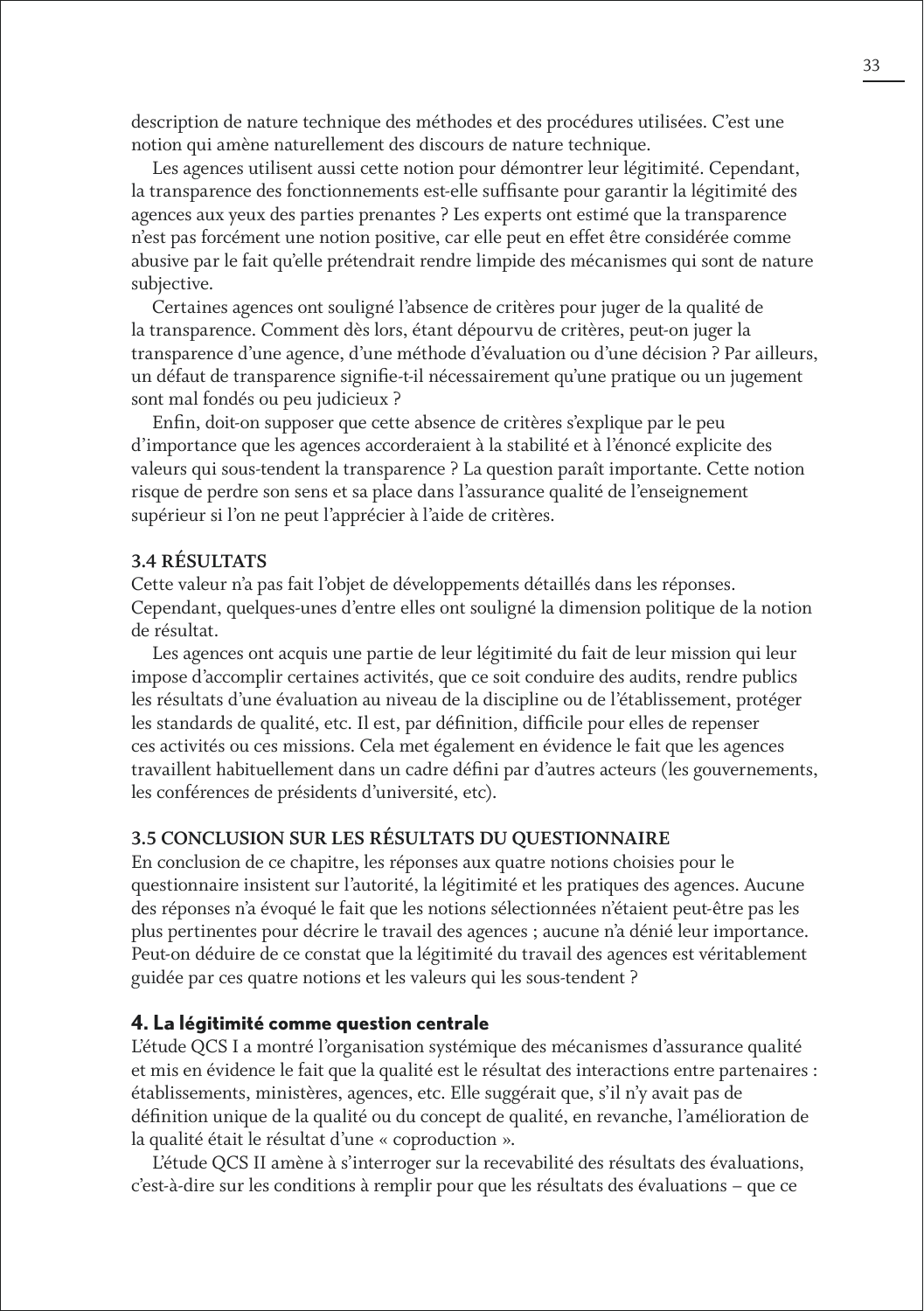soit des recommandations, des appréciations ou des décisions d'accréditation - soient reconnus comme fondés et légitimes. Cette question est cruciale dès lors que les résultats des évaluations sont au service de la décision et du pilotage des enseignements supérieurs.

Les agences se sont attachées à démontrer le bien-fondé de leur travail en évoquant le respect du mandat qui leur est confié et la recherche de la justice et de l'équité dans la préparation des jugements qu'elles émettent. Elles se sont situées d'emblée sur le terrain de la vertu – bien faire ce que l'on doit faire – et ont cherché à démontrer leur fiabilité et leur crédibilité en mettant en avant une définition du professionnalisme fondée sur les notions de transparence, d'indépendance et d'utilité.

Il est possible que cette tendance à la justification soit en partie liée à la manière dont le questionnaire était formulé, mais les experts ont estimé que tel n'était pas le cas. Ils y ont plutôt vu le signe d'un manque de confiance des agences en elles-mêmes.

C'est aussi probablement la marque d'un manque d'habitude des agences à réfléchir sur elles-mêmes. Les praticiens hésitent en effet à remettre en cause les cadres qui fondent leur raison d'être et à s'interroger sur le bien-fondé des décisions politiques qui concernent leurs activités. Ils se définissent résolument comme opérateurs et se défendent d'empiéter sur des domaines dont la responsabilité relève des décideurs et du monde académique.

Les experts, d'une manière un peu provocatrice sans doute – mais c'était l'esprit des relations qui se sont instaurées dans le groupe de travail – , interpellent les agences sur l'essentiel : leurs résultats. Ils les invitent à s'interroger sur la nature des jugements qu'elles formulent, sur les notions d'objectivité et de transparence, ainsi que sur la dimension politique de l'assurance de la qualité.

L'étude expérimentale QCS II engage les agences à se saisir de questions fondamentales.

#### **5. Le respect des procédures et la recherche de transparence ne suffisent pas**

Au-delà de QCS II stricto sensu, la légitimité est aujourd'hui une question d'actualité<sup>6</sup>. Elle est essentielle pour les agences.

Alors que ces dernières s'évertuent à démontrer qu'elles agissent dans la transparence et de manière indépendante, il apparaît que le respect de ces valeurs ne suffit pas à conforter leur légitimité. Les décisions d'évaluation, qui jouent un rôle important dans l'enseignement supérieur, peuvent-elles prétendre être le résultat de processus techniques tout à fait objectifs ?

Les références européennes peuvent nous éclairer : elles parlent des conditions de la légitimité des résultats de l'évaluation, examinent la légitimité des objectifs de l'évaluation (référentiel 1) et la légitimité des démarches et des résultats (référentiels 2 et 3). Pour autant, le respect strict des références européennes conduit-il automatiquement à des décisions légitimes et acceptables ? Les praticiens de l'évaluation savent d'expérience qu'on ne peut évaluer une activité que si l'on en connaît les intentions. Une évaluation procédurale peut-elle rendre compte, par définition, de la qualité des résultats ? Peut-on bien évaluer sans prendre en compte les objectifs propres de l'entité évaluée ? Quels sont, dès lors, les faits ou les mécanismes qui assurent la légitimité et la recevabilité des évaluations ?

<sup>6</sup> Cf. le séminaire du Conseil de l'Europe à Strasbourg, les 18 et 19 septembre 2006 : L'assurance qualité et sa légitimité dans l'enseignement supérieur : rôle des établissements et des autorités nationales.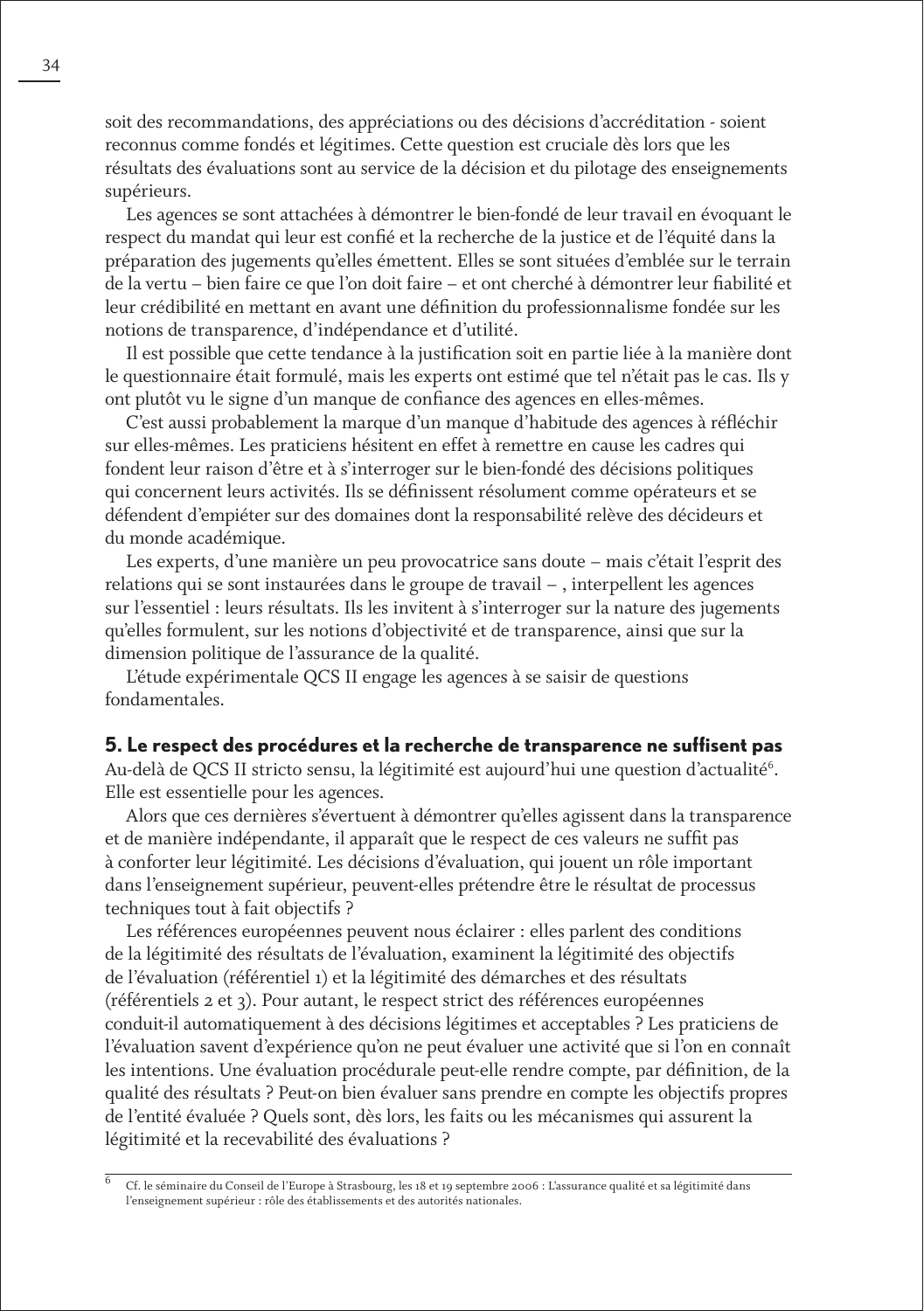## **6. La nature politique de l'évaluation**

Les agences ne peuvent prétendre agir en dehors du champ politique. Leurs résultats sont utilisés par les décideurs et les établissements pour le pilotage des systèmes d'enseignement supérieur et pour l'appréciation de leur qualité. À ne pas intégrer cette dimension, les agences ne risquent-elles pas, sous couvert d'indépendance, d'être simplement instrumentalisées ? Ce positionnement ne rend-il pas le dialogue avec les établissements d'enseignement supérieur plus difficile qu'il ne devrait l'être ?

# **7. Pour aller plus loin**

Cette limite de l'approche procédurale et cette reconnaissance de l'implication de fait dans le champ politique suscitent une réflexion de la part des agences. Les questions suivantes pourraient utilement faire l'objet de réflexions systématiques de leur part afin de renforcer la qualité du lien qui les unit à leurs partenaires :

- les agences sont des acteurs des systèmes d'enseignement supérieur. Elles sont indépendantes, mais sans être nécessairement autonomes. Dès lors, quel est le point d'équilibre entre la distance nécessaire de l'évaluation (que traduit la notion d'indépendance de l'évaluation externe) et la proximité qui permet la compréhension des enjeux de l'enseignement supérieur ?
- l'évaluation par les pairs est censée garantir la légitimité de l'évaluation, puisque le système est apprécié par ceux qui le connaissent. Cette valeur est, de fait, largement partagée par les décideurs et le monde académique. Elle n'est toutefois pas exempte de critiques car elle ne suffit pas à assurer la recevabilité des évaluations. Dès lors, comment penser le lien entre les bénéficiaires des évaluations et les agences qui les pratiquent ? Comment parler de la relation entre les activités des agences et la finalité des actions qu'elles évaluent ?
- il paraît difficile pour les agences de penser l'évaluation sans s'interroger sur les finalités de l'enseignement supérieur. Ne sont-elles pas fondées à s'interroger, avec les autres acteurs de l'enseignement supérieur, sur la nature des résultats dont le système a réellement besoin ?

Il semble bien nécessaire de poursuivre la réflexion engagée pour éviter que les notions de transparence, d'indépendance et d'objectivité ne jouent un rôle trop exclusif dans l'élaboration des méthodes. Les agences pourront ainsi assumer pleinement, dans un esprit d'ouverture, leur rôle dans les systèmes d'enseignement supérieur.

Le groupe de pilotage tient à remercier les experts qui l'ont aidé lors de l'étude QCS II :

**Monsieur Colin Brooks**, *professeur à la Higher Education Academy, Royaume-Uni* **Monsieur Licinio Lima**, *professeur à l'Université de Minho, Portugal* **Monsieur Philippe Saltel**, *maître de conférences à l'Université de Grenoble II Pierre-Mendès-France, France*

**Monsieur Alexander Shurbanov**, *professeur à l'Université de Sofia, Bulgarie*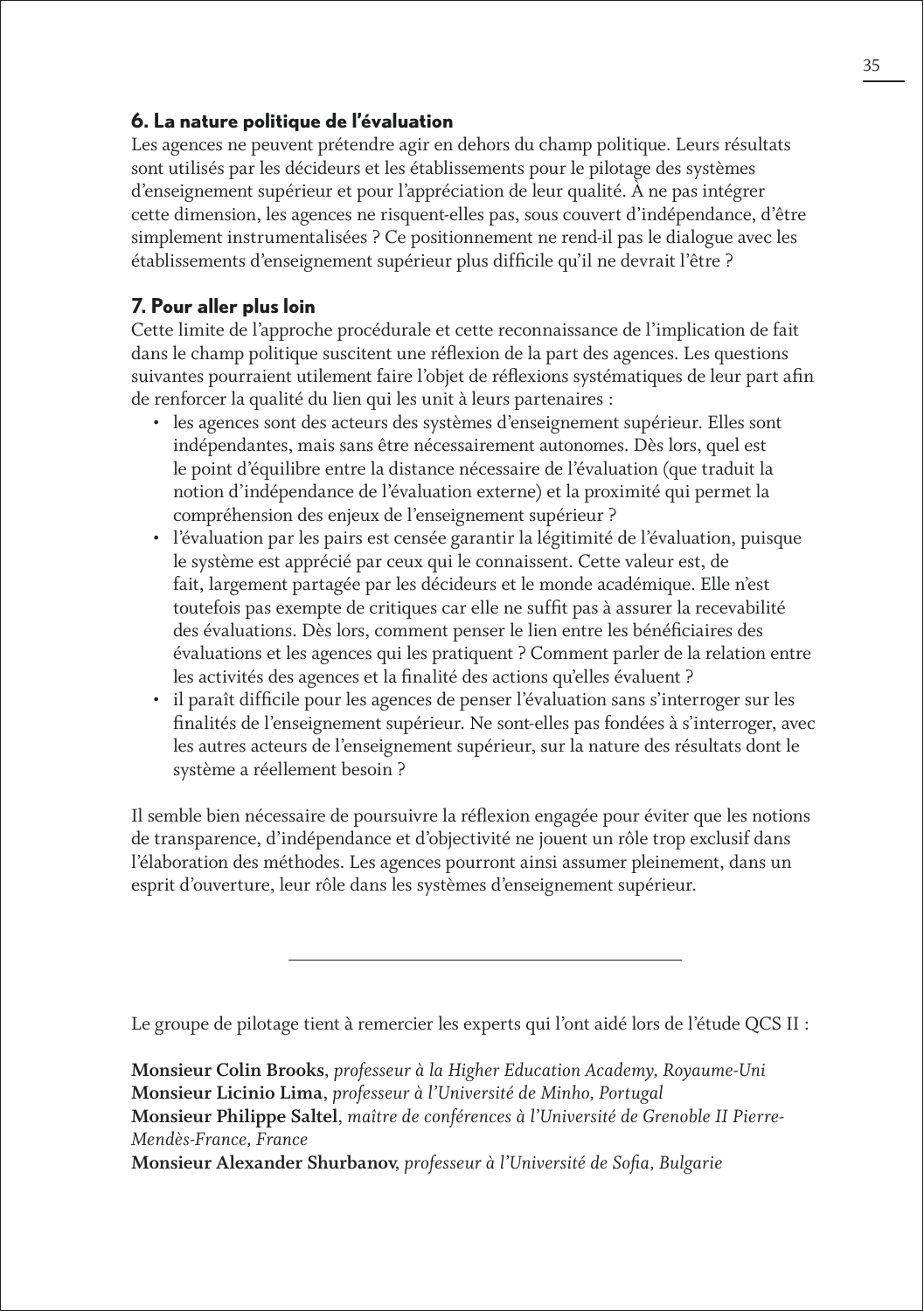# Annex A: List of agencies that responded to the questionnaire

**Accreditation Council** (Germany)

**Austrian Accreditation Council** (Austria)

**Fachochschulrat** (Austria)

**Agency for Quality Assurance in the Catalan University System** (Catalunya)

**Danish Evaluation Institute** (Denmark)

**Comite National d'Evaluation** (France)

**Hungarian Accreditation Committee** (Hungary)

**Accreditation Commission of the Government of the Czech Republic**  (Czech Republic)

**National Accreditation Agency** (Russia)

**Quality Assurance Agency for Higher Education** (UK)

**Norwegian Agency for Quality Assurance in Education** (Norway)

**Swedish National Agency for Higher Education** (Sweden)

**Organisation for the accreditation and assurance of quality in higher education** (Switzerland)

**European University Association** – Institutional Evaluation Programme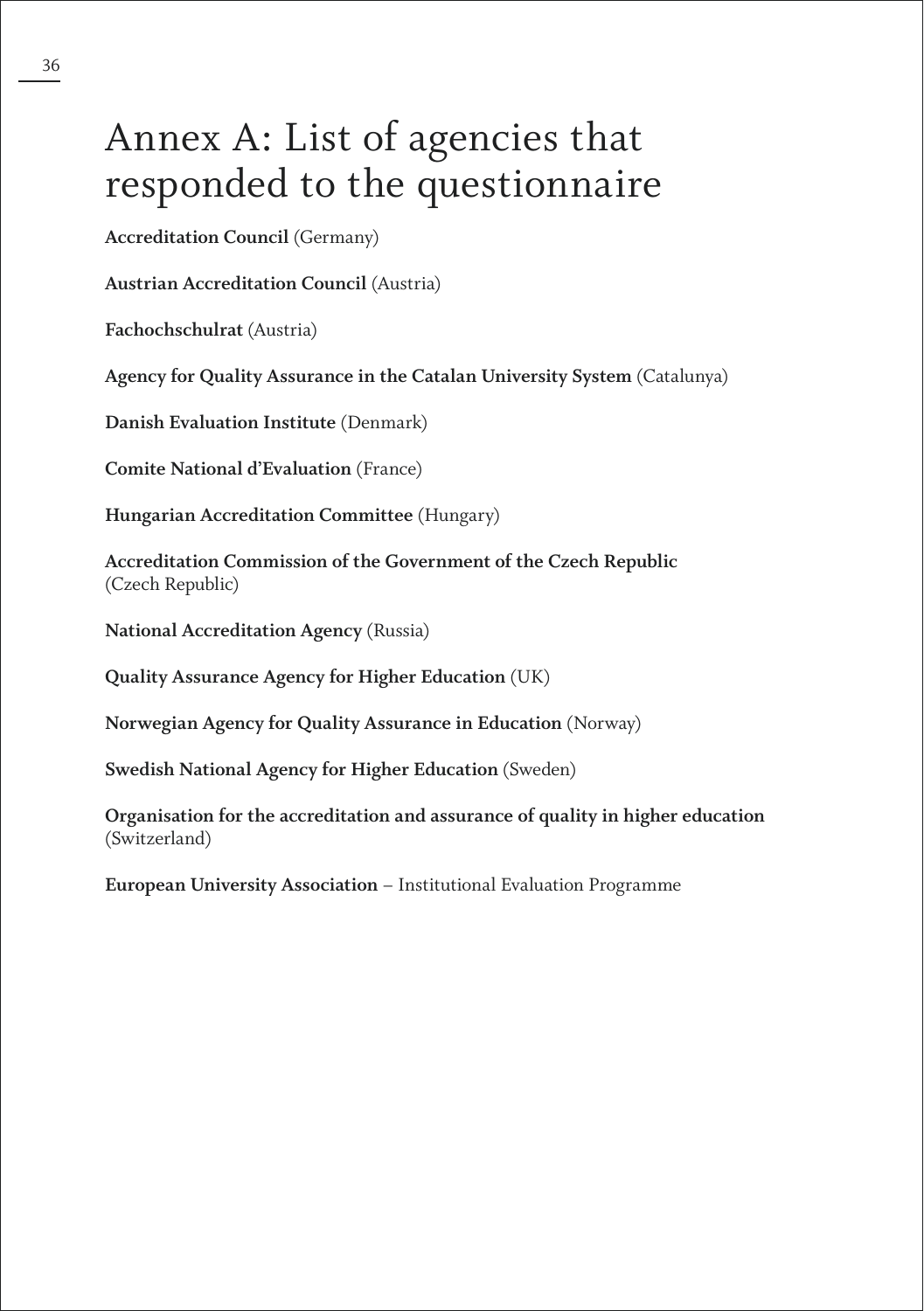# Annex B: accompanying letter and the questionnaire used for the QCS II project

*Gloucester, 25 July 2006*

#### **QUALITY CONVERGENCE STUDY II**

#### **Dear Colleague**,

ENQA is conducting, with the financial support of the European Commission, a second phase of the successful Quality Convergence Study (QCS) and is seeking the help of ENQA members to provide information to the project steering group.

The first QCS concluded that mutual trust, knowledge and understanding were the key factors in any move towards the convergence of quality assurance processes in Europe and the construction of the European Higher Education Area (EHEA). The aim of QCS II is to continue a little further along this path by offering the member agencies of ENQA an opportunity to reflect together on the values (common or disparate) that underpin their activities.

Attached to this letter you will find an introduction to the objectives and intended outcomes of the project, together with a request for information. The request for information (on side two of the attachment) is worded as a short questionnaire. However, there is no prescribed pro forma for responding to the questions; agencies are invited to provide their answers in free form text. There are four questions and we ask that the answers to each question do not take more than one side of A4. Each agency's total response, therefore, should be no longer than four sides of A4. Of course, it is acceptable for answers to be shorter.

Contact details are given in the attachment. The project steering group thanks you for taking the time to work with us on this project: your responses are crucial to its success. We look forward to hearing from you.

*Yours sincerely,*

Peter Williams *President*, ENQA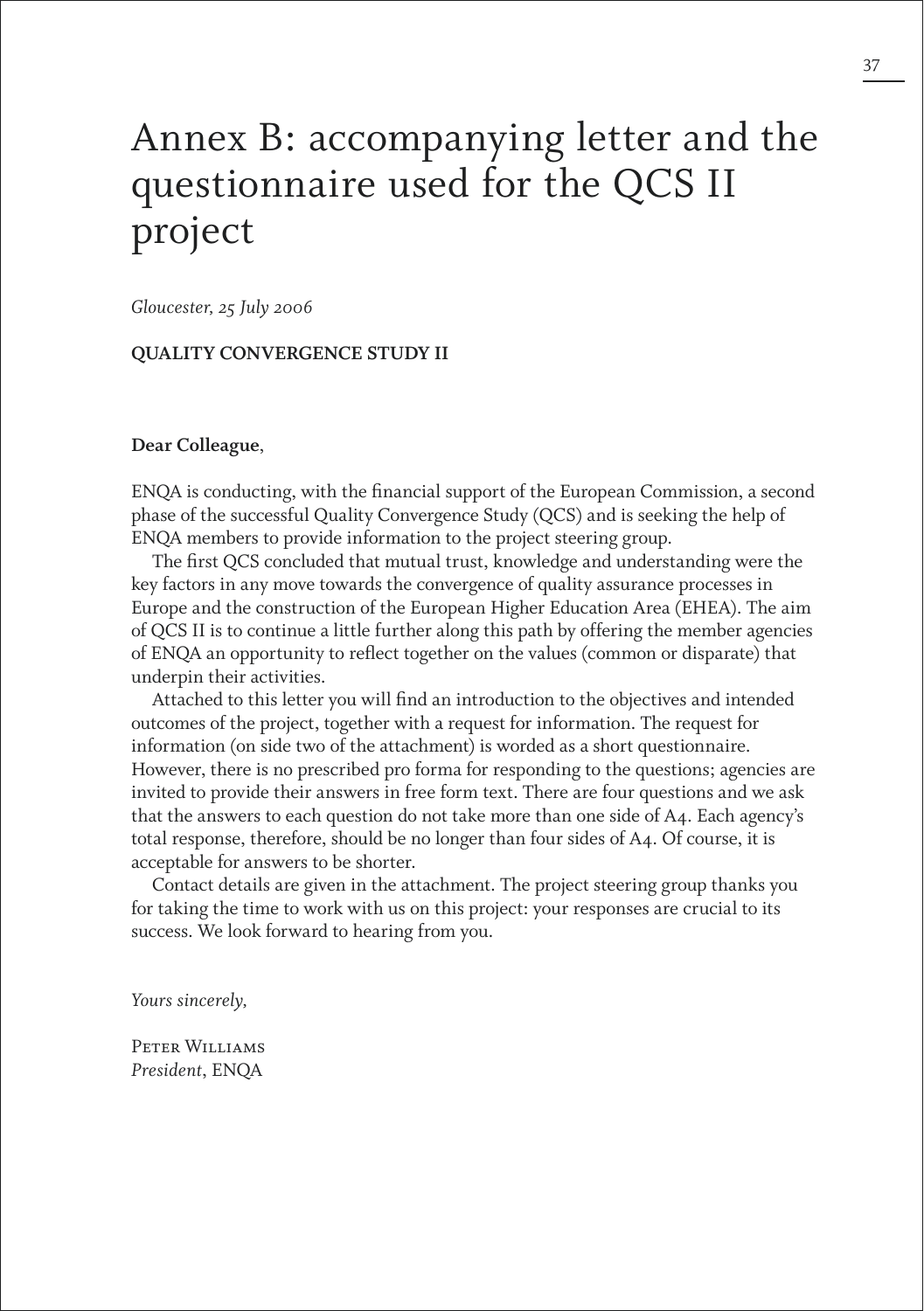*Gloucester, 25 July 2006*

## **To ENQA members from QCS steering group**

### **QUALITY CONVERGENCE STUDY II: An Introduction to the ENQA Pilot Project and a questionnaire to ENQA members**

## **1. An introduction to the project**

**1.1** The first Quality Convergence Study (QCS) concluded with the notion that the focal points for convergence of quality assurance processes in Europe and for the agencies that are working in this area towards the construction of the European Higher Education Area (EHEA) are those of mutual trust, knowledge and understanding.

**1.2** In the end, this main conclusion served to initiate a closer interest in the quality of the international and intercultural dialogue which, step by step, is accompanying the construction of the EHEA, and the emergence of common or shared cultural aspects of our work. Eventually, each member agency of ENQA will have to find a way of showing that it can engender trust in the outcomes of the work it carries out.

**1.3.** The aim of QCS II is to continue a little further along this path by offering the member agencies of ENQA an opportunity to reflect together on the values that underpin their activities.

**1.4.** The objective is, therefore, by means of consideration of our concrete activities, to reflect on how we would define those values that underpin practice. This approach is from an epistemological perspective; we hope that it will add another dimension to recent work carried out on practice (e.g. *Report on European Standards and Guidelines from a Nordic Perspective*) and on terminology and vocabulary (ENQA workshop: *The Language of European Quality Assurance*). The project is a pilot and the approach taken below is, therefore, experimental.

## **2. Project methodology**

**2.1** Given the time constraints and the experimental nature of the project, the steering group7 decided to work with a limited number of notions.

**2.2** These notions form part of the normal framework for the work of agencies in external quality assurance. They are central to the *Standards and Guidelines for Quality Assurance in the EHEA* (ESG). In the field of external quality assurance, they are the equivalent of expressions of academic values such as freedom of speech, open debate and transparency.

<sup>6</sup> Fiona Crozier (QAA), Bruno Curvale (CNE), Fabrice Hénard (CNE), Colin Brooks (Higher Education Academy, UK), Licinio Lima (University of Minho, Portugal), Philippe Saltel (University of Grenoble II Pierre Mendes-France)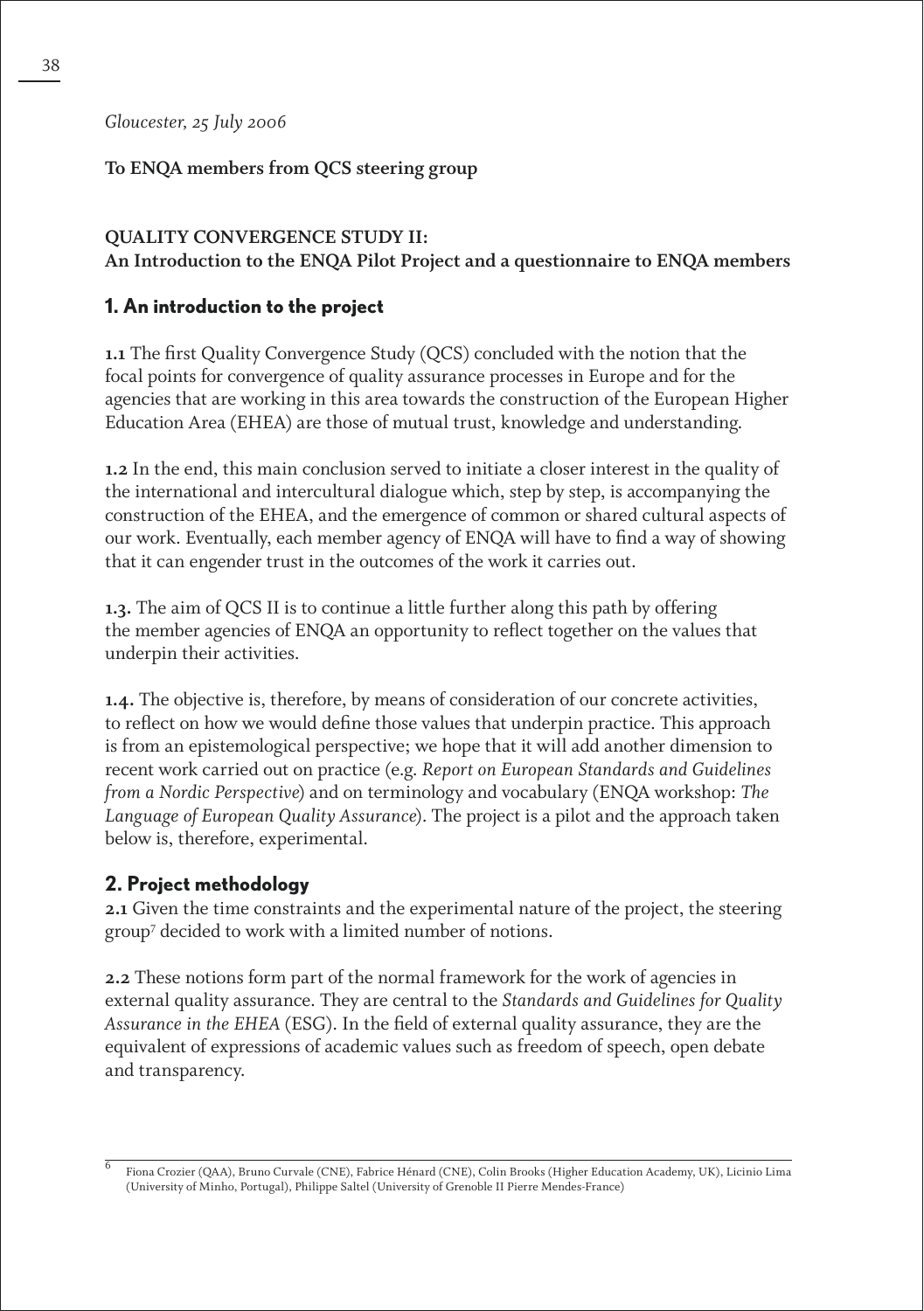**2.3 The notions** that will be **used in the project** are:

- **Independence** (that gives authority to the evaluation activity);
- **Peer review (**that ensures that the results of the evaluation process are credible and legitimate);
- **Transparency of the method** (the objective being to sustain confidence in the process);
- **The results** (that justify the utility of the agency's work).

### **3. Questionnaire**

**The** following **questions**, to which the project steering group would like the ENQA members to provide an answer, **relate to each of the notions** listed above:

- 1. In the agency's context, what are the main values that underpin the notion?
- 2. What is the impact of these values on the methods and procedures employed by the agency?
- 3. How does the agency ensure that its values are respected?
- 4. How does the agency solve any problems it may encounter in relation to the values it holds?

So, for example, for the notion of 'independence', the ENQA member agencies are asked to consider:

- 1) the main values that underpin the notion of 'independence' in the context of a given agency;
- 2) how these values in relation to independence impact on the methods and procedures the agency uses;
- 3) how is it ensured that the values attributed to the notion of independence are respected and
- 4) how does the agency resolve any problems it may encounter with the values it associates with independence.

The project is not trying to test hypotheses, to seek out correct answers or to elaborate definitions. It is aiming to deepen the capacity for collective thinking about the work of the ENQA member agencies.

It is possible that you may consider that the answers to the questions would vary between yourselves and the partners/stakeholders with whom you work closely. If this is the case, it would be very interesting for the steering group to know about such differences.

This format should be followed for all four notions. The steering group is looking for no more than one page on each notion and **we do not expect you to provide us with a response that is any longer than 4 sides of A4 maximum**.